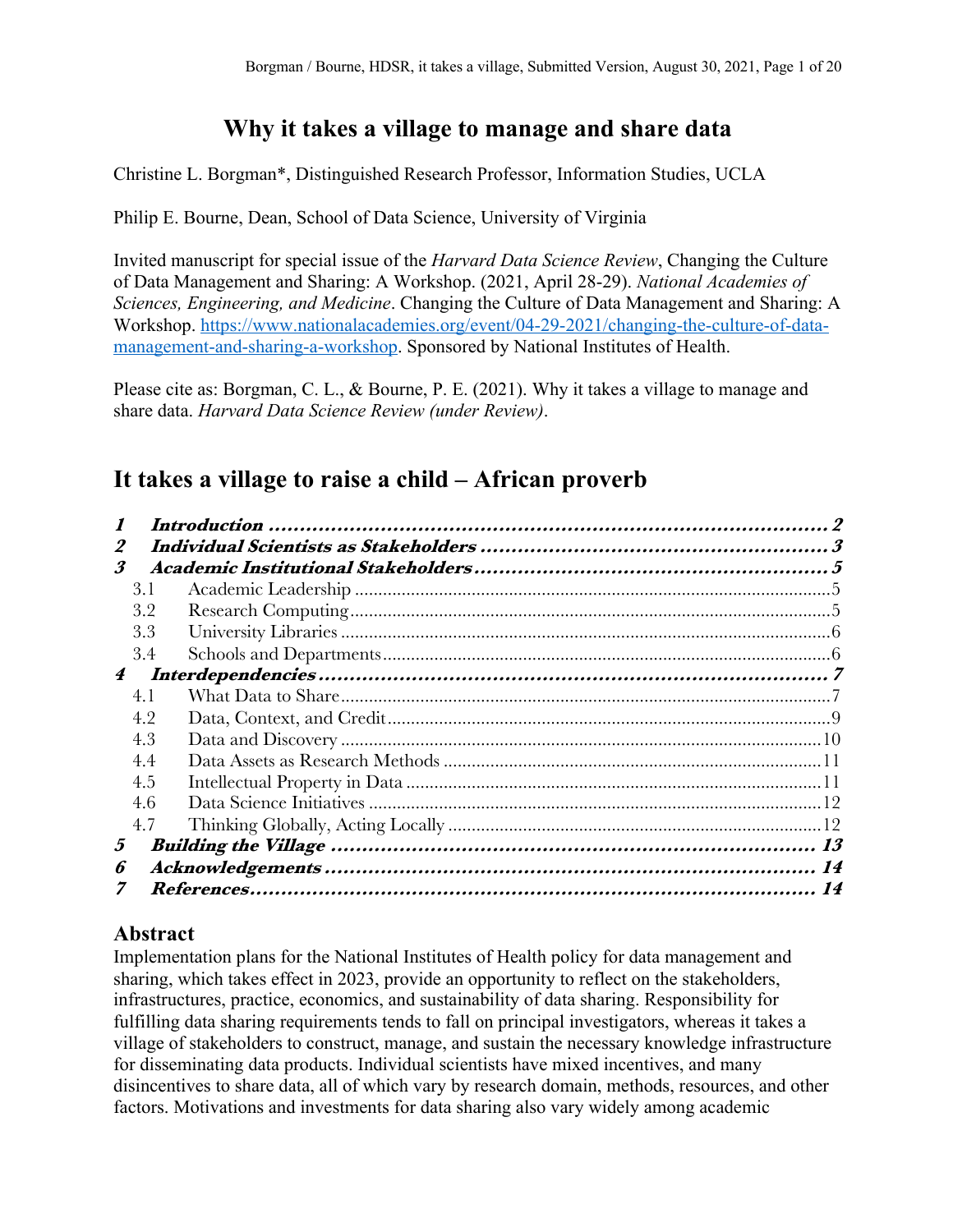institutional stakeholders such as university leadership, research computing, libraries, and individual schools and departments. Stakeholder concerns are interdependent along many dimensions, seven of which are explored: what data to share; context and credit; discovery; methods and training; intellectual property; data science programs; and international tensions. Data sharing is not a simple matter of individual practice, but one of infrastructure, institutions, and economics. Governments, funding agencies, and international science organizations all will need to invest in commons approaches for data sharing to develop into a sustainable international ecosystem.

# **Keywords**

Data sharing, research policy, data management, biomedicine, incentives, scientific practice

# **1 Introduction**

The biomedical sciences have a long history of sharing data for purposes of advancing science and improving clinical practice. As the volume of research data in digital form exploded in the late 20<sup>th</sup> century, funding agencies began to formalize policies for sharing data. In 2003, the U.S. National Institutes of Health issued their "final statement" on sharing research data, following a community consensus process (National Institutes of Health, 2003). The 2003 policy, which requires grantees to share data resulting from their NIH awards and to submit data management plans, remains in effect. In 2020, the NIH released a new policy on data management and sharing, following a similar community consensus process, which takes effect in January 2023 (Office of The Director, National Institutes of Health, 2020).

The intervening 20 years between these two NIH policies for data sharing and management are characterized by vast increases in the scale of data production and in tools and services to exploit those data. While the biomedical sciences, physics, and astronomy remain leaders in data management and sharing, other fields are catching up. Data sharing, data repositories, pre-print servers, and datasets attached to articles at the time of publication are becoming the norm in much of the sciences and social sciences, with increasing adoption in the humanities (Borgman, 2015). The FAIR (Findable, Accessible, Interoperable, and Reusable) principles, promulgated in 2016 (Wilkinson et al., 2016), established an international framework for data sharing and reuse. The biomedical community is actively engaged in implementing the FAIR principles (Bahim et al., 2020; Celebi et al., 2020; European Union Publications Office, 2018; *FAIRsharing*, 2021; Feijoó et al., 2020; Goble et al., 2019; Groth et al., 2019; Hank & Bishop, 2018; Helliwell, 2019; Katz et al., 2021; Leonelli et al., 2021; Nitecki & Alter, 2021; Ochsner et al., 2017; Sansone et al., 2019; Schuler et al., 2019; Tammaro & Caselli, 2020).

Important milestones in biomedical data sharing predate the initial NIH mandate in 2003. These include the Bermuda Principles, which were established in 1996 as part of the Human Genome Project (Maxson Jones et al., 2018), to promote rapid sharing of data for all to use, and the Protein Data Bank (PDB), which recently celebrated its 50<sup>th</sup> anniversary. Community commitments to the PDB made depositing biological macromolecules essentially prerequisite to publication (Commission on Biological Macromolecules, 1989; *RCSB PDB*, 2021). These milestones, combined with subsequent NIH data sharing mandates, have contributed to the rich variety of biomedical data now available for public consumption. These data resources fueled the emergence of bioinformatics, biomedical informatics, systems biology, and most recently, biomedical data sciences (Bourne, 2021). As the value of data aggregation and analysis, beyond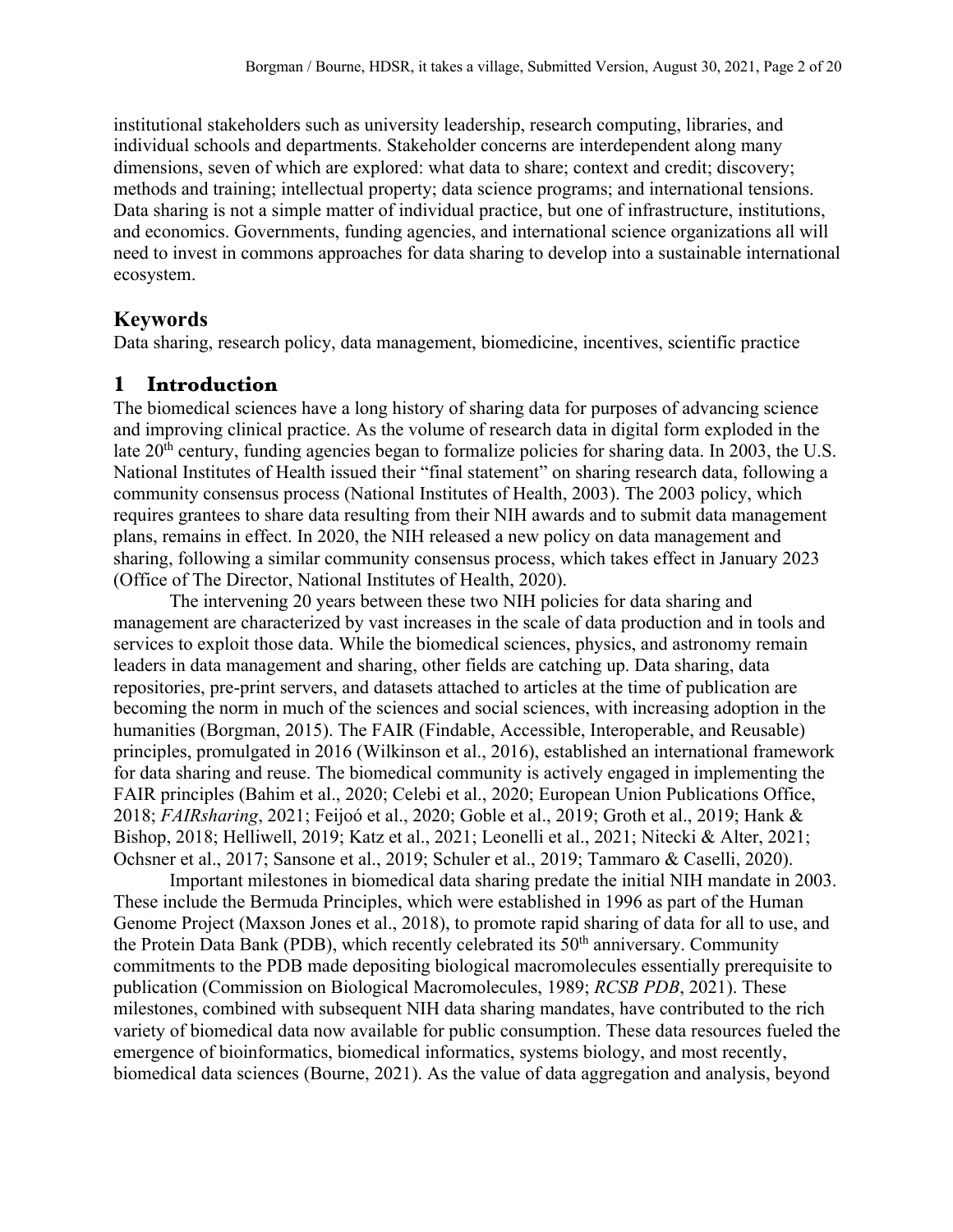what any one researcher can accumulate, becomes more apparent, a virtuous cycle of data sharing and reuse has arisen in many areas of the biosciences.

Research practice has evolved more slowly in the 20 years between NIH policies, for several very human reasons. A researcher's reluctance to share data is not simply a matter of selfishness, as some have claimed. Community incentives for exchanging data are clear; incentives for individual scientists to invest in data management and distribution are less apparent. Disincentives abound, including lack of skills, lack of curatorial personnel, lack of infrastructure for managing and archiving, concerns about privacy and confidentiality of human subjects' records, intellectual property rights, concerns about being "scooped," misuses of data, labor to assist data reusers in interpretation, cost, and more. Many scientists view data sharing requirements as unfunded mandates, especially when resources and infrastructure capacity lag behind policy (Borgman, 2015; Holdren, 2013).

Managing, sharing, and curating data are team activities. Myriad stakeholders play myriad roles in knowledge infrastructures, which are "robust networks of people, artifacts, and institutions that generate, share, and maintain specific knowledge about the human and natural worlds" (Edwards, 2010, p. 17). Our goal in this article is to identify the stakeholders involved in implementing data management and sharing policies such as that set forth by the NIH, examine their respective roles in the knowledge infrastructures necessary to sustain biomedical research data, describe interdependencies among these roles, and suggest paths forward for individuals and institutions.

#### **2 Individual Scientists as Stakeholders**

The sole scientist working at her lab bench and writing a sole-authored journal article to report her findings is a rarity in modern science. The size of collaborations and number of authors per paper have increased steadily over recent decades (Mallapaty, 2018). Collaborations consist of an evolving caste of characters as students graduate, post-docs become professors with labs of their own, and new multidisciplinary partnerships are forged to address new scientific problems. Each research grant has a principal investigator, and often several co-investigators. At any given time, a scientist may be a PI on one or more grants and a co-PI on several others. Coinvestigators may be distributed around the country or around the world. While the PI takes responsibility for performing the grant work, including managing and releasing data, many individuals are engaged in data-handling.

Data management is thus one role among many for principal investigators. Incentives and disincentives for PIs to invest in managing and sharing data vary by many factors, few of which are well understood. Incentives and practices often vary by the "volume, velocity, and variety" of data – a simple and classic categorization (Laney, 2001). Scientists who produce "big data," especially high volume machine-generated output in standard formats, have technical means to manage those data products. These kinds of bioscience research, such as genomics, operate in a sophisticated community infrastructure for data exchange, analysis, deposit, stewardship, and reuse. Conversely, scientists who produce "little data" that consist of heterogeneous variables and formats may rely on hand-crafted methods to manage their data. The range of data types and numbers of variables also may influence data management. In one example from the NIHsponsored workshop on which this special issue is based ("Changing the Culture," 2021), brain science research may model 20k to 30k variables per study (Ferguson, 2021).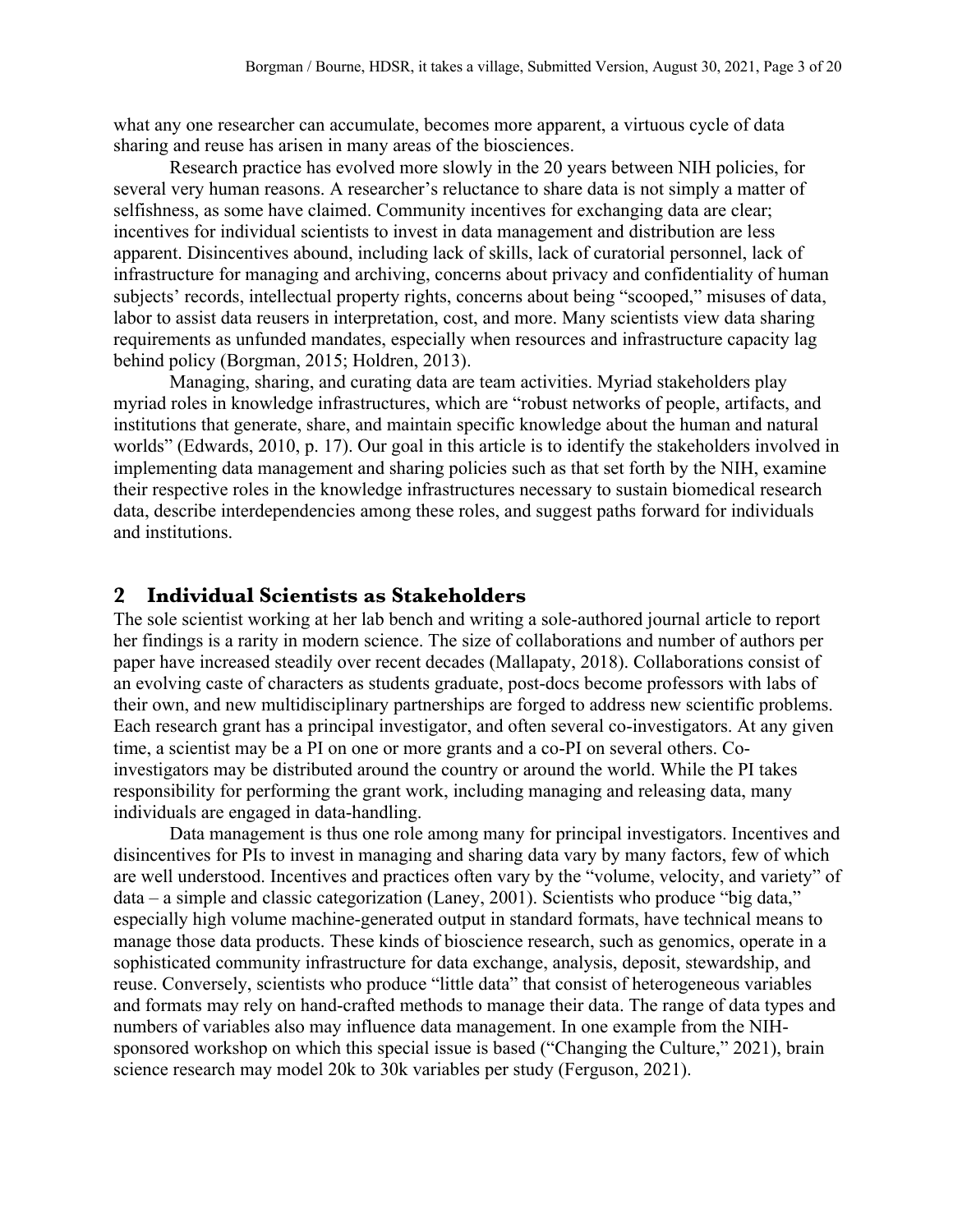Other scale factors that may influence a principal investigator's ability to manage data include the size of the laboratory and stability of funding. Larger, more established laboratories have more resources to hire data managers than do small laboratories that survive from one grant to the next, for example. Length of study is another factor. In research areas where one experiment yields one dataset and one paper, the units of data to be managed and released are clear. In areas where data from multiple studies are combined in multiple ways, management and release of data becomes more complex. Longitudinal data are particularly difficult to release, as findings may not become apparent until many years, and many grants, are invested in data production. Few researchers have incentives to release their full corpus of longitudinal data, at least until they have mined it fully.

A community's propensity for data sharing is also related to their available knowledge infrastructures for data management. Data that are easier to manage are easier to share with others and easier to reuse. In principle, all data need to be managed, but not all data need to be shared (Martone, 2021). Individual goals for data sharing range from the minimal to the maximal. Releasing data associated with journal articles at the time of publication is now a threshold for grant-funded research in many fields. Working completely in the open, releasing data continuously as they are produced, is rare. Somewhere in between are activities such as publicly registering hypotheses and protocols for a project (*Open Science Framework*, 2021)

From the perspective of individual investigators, data sharing may be a chicken-and-egg problem. If the research area benefits from aggregating data, the community may invest in knowledge infrastructures components such as data format standards, repositories, data coordinating centers, and deposit policies. That infrastructure, in turn, enables future researchers to contribute and acquire data for reuse. Conversely, in areas that lack infrastructure, which are often those characterized by small sets of hard-won, heterogenous data, possibly in a newly emerging field or methodology, sharing is extremely labor-intensive and less routine. Broadbrush policies, whether for data sharing or other scientific practices, rarely accommodate the full diversity of scientific practices in a domain.

Scientists in areas with minimal infrastructure and few norms for data sharing may face high hurdles in meeting policies such as those of NIH. Depending on the specific research context, principal investigators may be concerned about labor and skills for data management, competition, intellectual property and patent rights, misuses of data, and obligations to tutor data reusers. Research sometimes are reluctant to devote resources to documenting data in ways that others can exploit them without recompense to the data producers. Commercial exploitation is also a concern in some areas (Borgman, 2015). Tensions abound. In response to an article labeling those who reuse others' data as "data parasites," a "data parasite award" was established for those who exploit others' data for new science most effectively (Longo & Drazen, 2016; *The Research Parasite Awards: Celebrating Rigorous Secondary Data Analysis*, 2021).

Paradoxes in perceived benefits of data sharing also abound. Data can be useful as barter in attracting new collaborators. Some researchers are reluctant to release data on the grounds that they will lose that advantage (Hilgartner & Brandt-Rauf, 1994). Other researchers release data as a means to attract new collaborators (Pasquetto et al., 2019). Data citation was promoted initially as an incentive for investigators to get more credit for data sharing (Uhlir, 2012). If data citation were indeed a valued scholarly metric, then more authors would provide structured data citations than is presently the case. Similarly, journals that require data deposit as a condition of publishing articles rarely require authors to provide formal bibliographic citations to those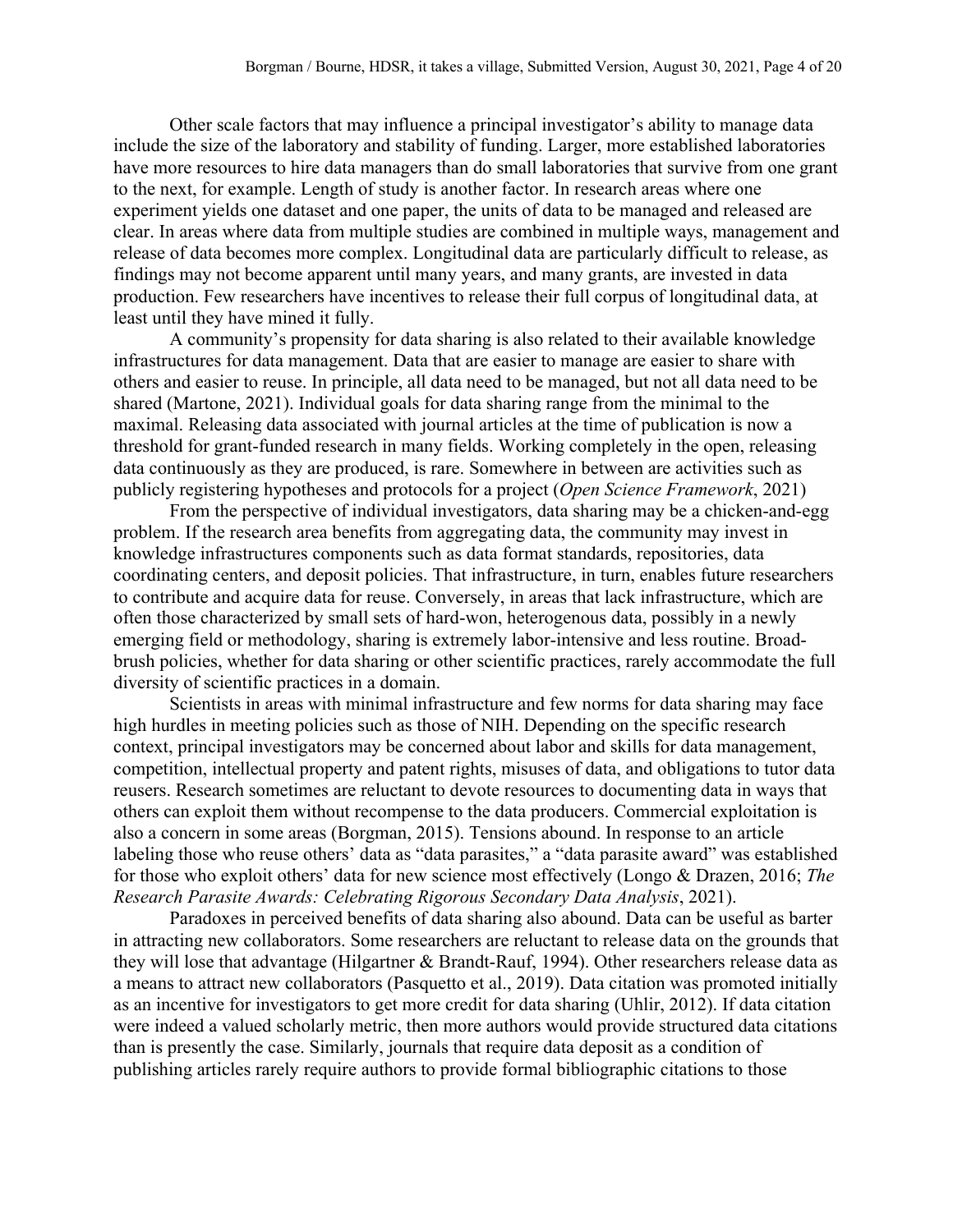datasets. An alternative argument for data citation is the value of metadata for data discovery (Gregory et al., 2020; Lane, 2020; Lowenberg, Under review; Lowenberg et al., 2019).

# **3 Academic Institutional Stakeholders**

To understand academic institutional stakeholders, one has to understand how universities and research institutions are organized and how they are financed for sustainability. Here we develop a generic model to explain motivations (or lack thereof) and roles in data sharing that drive how institutions are likely to respond to the new NIH policy. Whether public or private, the university is led by a President (or Chancellor; titles vary) who is beholden to a Board. The President's immediate reports include colleagues responsible for faculty and academic affairs (often called a provost), student affairs, and operations. Research policy and oversight usually falls under the purview of the provost. A vice president for research (VPR), reporting to the provost, typically is responsible for grant administration, human subjects compliance, and various aspects of accountability for policy, regulation, and finance associated with the research enterprise. The top research universities in the U.S. may acquire \$1bn or more per year in extramural funding from public and private sources, thus the VPR has a broad span of responsibility.

### **3.1 Academic Leadership**

Provosts and Vice Presidents for Research tend to be far more concerned with funding and research compliance for their own institutions than with issues such as the value of data sharing to the larger community. They are usually well versed in aspects of data sharing related to cost, export control, and compliance. More nuanced issues such as governance, privacy, cost of preservation, and funders mandates are lower on their list of concerns. Specifics such as requirements imposed by one funding agency, even one as large as NIH, are not typically well understood by top university leadership. Given the plethora of academic disciplines and funding sources under a VPR's span of control, the lack of attention to data sharing practice and policy is understandable. In short, academic leadership, while recognizing that the digital transformation of society is under way, may be poorly equipped to manage research data generated by the institution effectively (Borgman, 2018).

Research data management is hardly the only data lacunae facing academic leaders. The ability of universities to manage and exploit their administrative data and their data about teaching and learning, academic personnel, scholarly production, and other internal records is a growing concern (Aspesi & Brand, 2020; Borgman, 2018, 2020; Borgman & Brand, 2021; *SPARC Roadmap for Action*, 2019). In recognition of this changing landscape, some academic institutions are appointing chief data officers and providing them with mandates to leverage the data generated by their institution more strategically.

### **3.2 Research Computing**

To be fair, data sharing mandates are but one of many compliance concerns of university leadership. Interdependencies abound, as explained further below. An immediate challenge facing university leadership with respect to research data is computing infrastructure. Depending upon the scale of research at a given institution, an office of research computing may report to the vice president for research. Despite the wide adoption of cloud computing in most economic sectors, universities typically support their own research computing infrastructure. The diversity of research methods, data practices, software, and computing practices across an institution can result in a complex network of locally controlled compute centers. Research data may live and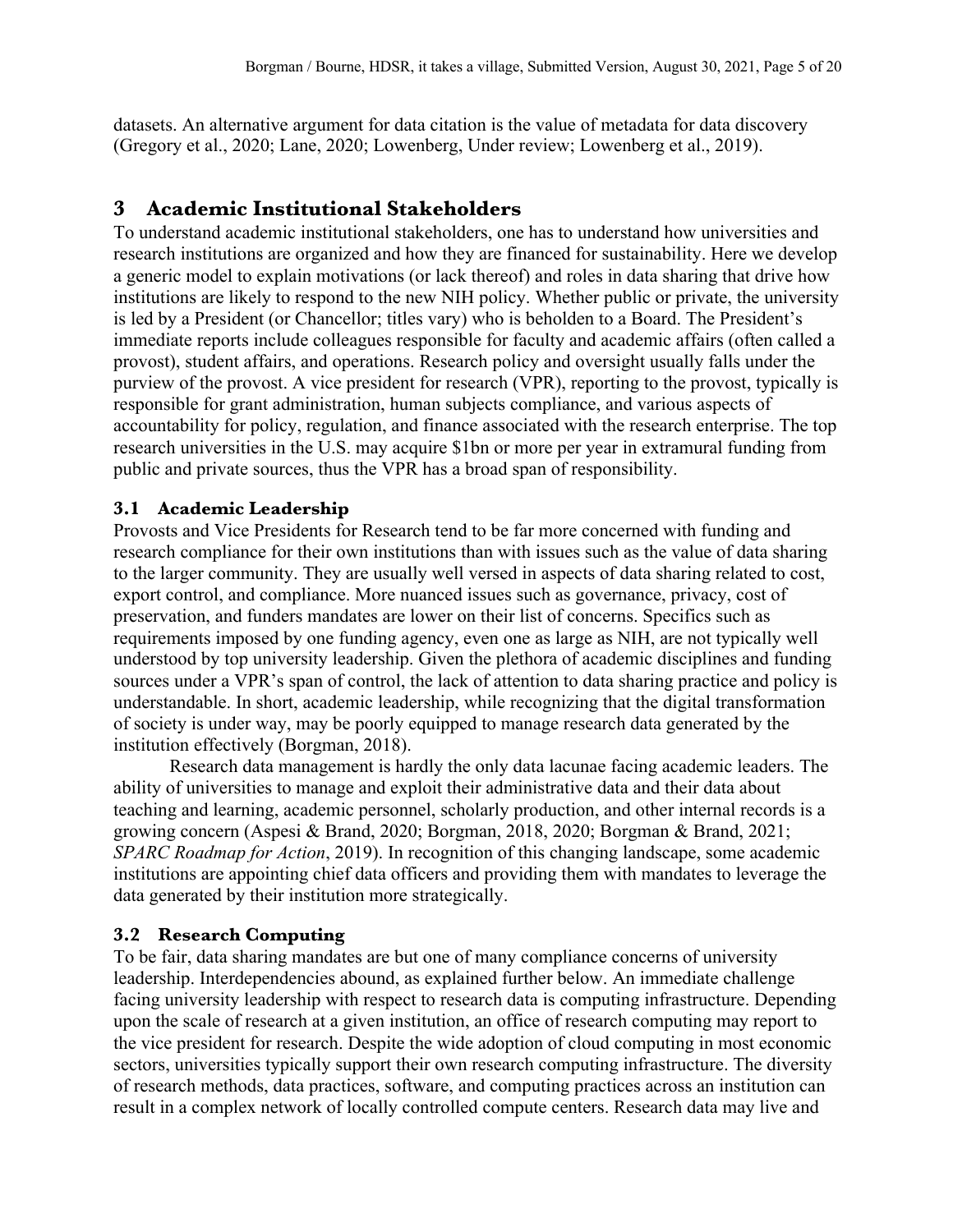die on computers in faculty offices, lacking an effective university infrastructure to sustain data products that may have long-term value (Borgman, 2019).

In universities with an academic medical center, research computing for clinical study usually operates on an infrastructure separate from the general campus. Such separation is necessary to meet privacy, confidentiality, and security standards that are specific to biomedical data, such as HIPAA. Separation also spares the general campus from imposing medical access constraints on educational, administrative, and non-biomedical research data. Considerable duplication of resources may result, however. Medical campus research computing offices are likely to take the brunt of responsibility for implementing NIH requirements for data sharing. Administrators may view this responsibility as an unfunded mandate, and assign the labor for governance, data management, and maintenance practices to principal investigators.

While it may be optimistic to assume that federal agency mandates, like those from the NIH, will drive better data management and governance models within universities, the less aggressive mandates in place for the last 20 years have yet to result in strong local governance, other than policies for privacy and information security.

### **3.3 University Libraries**

University libraries are institutional participants in data sharing to varying degrees. Some research universities are investing in local data repositories. Harvard libraries launched Dataverse about 15 years ago, and continues to host and provide access to datasets from many fields (Crosas, 2011; Harvard University, 2021; King, 2007). More commonly, university libraries are maintaining open access repositories that contain journal articles and other scholarly products, including some datasets. Other universities are indexing datasets produced by their community, without hosting the data, per se. Librarians and other university administrators express concern about the sheer scale of resources entailed in hosting data indefinitely (Borgman & Brand, 2021).

Libraries have a long history of stewarding the scholarly record, whether in analog or digital media. Major research libraries manage and preserve scholarly products on paper, papyrus, vellum, bamboo, microfilm, videotape, cassette, and other new media as they are invented. They have the necessary expertise in preservation, data curation, data management, data governance, archiving, records management, and conformance to standards. Libraries also have taken a central role in training researchers how to develop data management plans for the NIH, NSF, and other funders (Corti et al., 2014; Ray, 2014; Scott et al., 2013).

However strong a university library's research data management (RDM) expertise, they address these challenges amidst shrinking library budgets. Faculty, and hence administrative support for increasing library budgets, are frequently hampered by misconceptions that digital knowledge is 'free,' or at least cheaper than print materials. Neither is true. The costs of subscriptions, analog and digital materials, collection management systems, integrated library systems, computing, and staff continue to accelerate. University medical libraries are among the library units most heavily engaged in RDM, in training researchers in how to manage data, and in training researchers and grant writers how to develop data management plans that comply with funder policies (Borghi & Gulick, 2018, 2020).

### **3.4 Schools and Departments**

University administrators tasked with implementing data sharing policies are faced with a "wild west" of practices within and between schools and departments. Little consistency is to be found across these entities as to how research data are perceived, maintained, or shared. Some units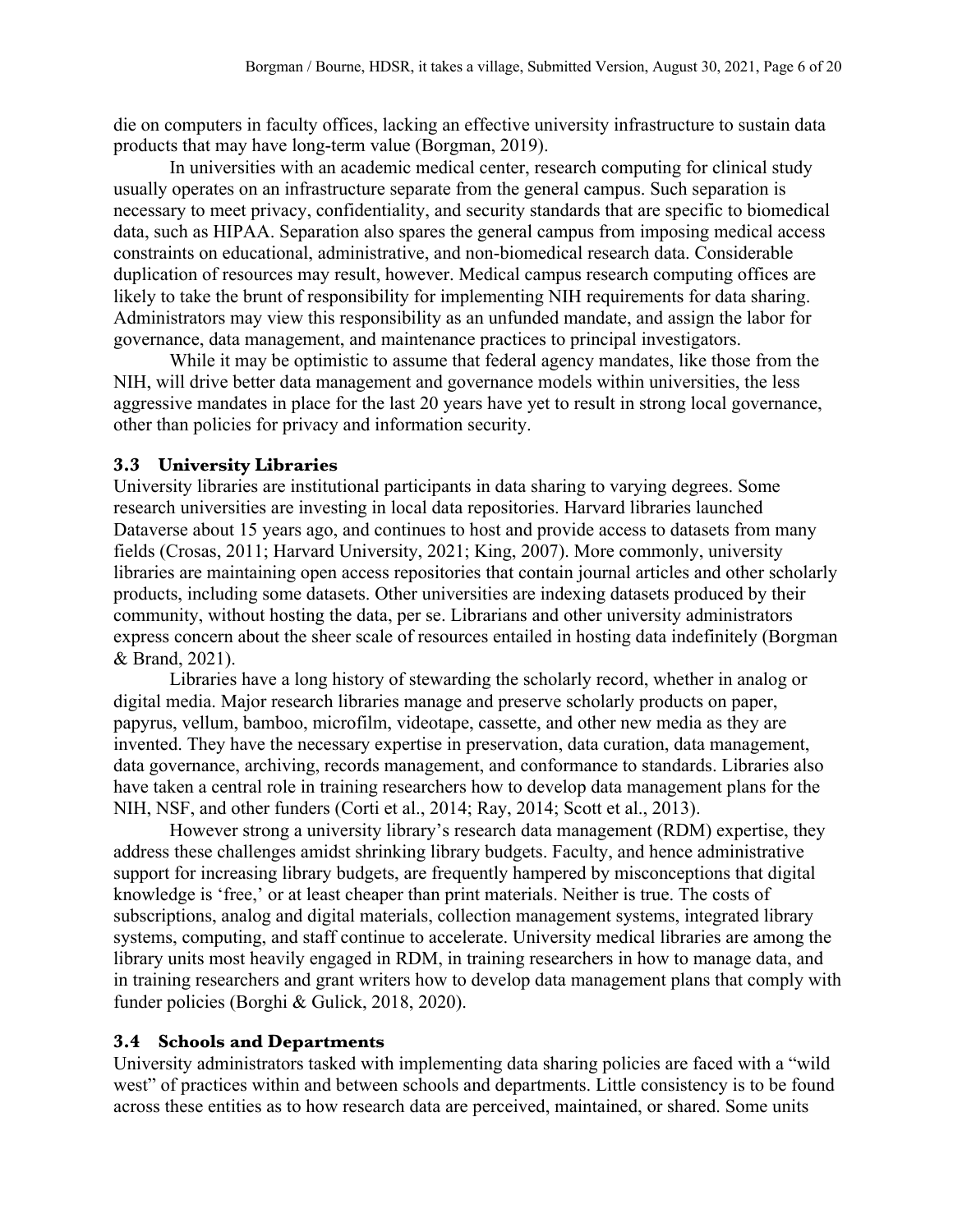maintain repositories for their faculty and students, others rely on institutional repositories, others rely on thumb drives or removeable disks stored in individual offices or student carrels.

Some research communities and publishers encourage data sharing via public repositories such as Zenodo, Dryad, ICPSR, and Figshare. Communities often cluster around repositories with varying degrees of maturity and sustainability, an issue identified in the early days of open science (U.S. National Science Board, 2005). Similarly, communities cluster around different preprint servers to deposit articles and documents, such as arXiv, SSRN, Bepress, BioRxiv, MedRxiv, and SocArxiv. Myriad repositories exist for particular data types. These repositories, in turn, partner with research platforms such as Github and OSF (Open Science Framework).

Research workflow software that streamlines biomedical research, integrating calls to other software tools and data resources, also is a critical part of this ecosystem (Bechhofer et al., 2013; Belhajjame et al., 2015; Clark et al., 2014; Ferreira da Silva et al., 2021; Garijo et al., 2013; Goble et al., 2010; Sansone et al., 2019). Whether the new NIH data sharing policy can bring coherence to this complex culture remains to be seen.

In summary, stakeholder institutions are not positioned well to comply with the new NIH data sharing policy. The larger practical challenges to implementing the NIH policy include direct appeals to university leadership to recognize research data as community assets, to address data sharing policy compliance within their institutions, to invest in infrastructure for research data management, and to promote RDM training for new generations of researchers.

#### **4 Interdependencies**

Biomedical researchers and universities subject to the NIH data sharing policies are the primary, but not sole, stakeholders in sharing, using, reusing, managing, and stewarding these research materials. They exist together in a complex knowledge infrastructure. As discussed in more depth earlier (Borgman, 2015), knowledge infrastructures have the economic characteristics of a 'knowledge commons,' defined most simply as a 'resource shared by a group of people that is subject to social dilemmas' (Hess & Ostrom, 2007, p. 3). Shared community resources such as research data must be governed in ways that address distribution of power, influence, authority, and funding. Technical issues also abound in governing the commons, involving centralized and decentralized resources, large silos of data, and all manner of interoperability and maintenance challenges (Denis & Pontille, 2017; Edwards, 2019; Graham & Thrift, 2007; Lane, 2020; Nosek et al., 2015; Ostrom & Ostrom, 1977).

Here we outline seven interdependent concerns of individual researchers, academic institutions, funding agencies, governments, industry, and other stakeholders in sharing biomedical research data. These are among the most salient interdependences in the current landscape; the list is far from complete.

#### **4.1 What Data to Share**

An overarching issue is the lack of agreement on what constitutes sharable data, or even what constitutes "data" (Borgman, 2015; Leonelli, 2016). A limitation of data sharing policies is the difficulty of defining precisely what are considered "research data" subject to the policy. The NIH policy definitions, as shown in Box 1, refer to "recorded factual material" and specify judgment criteria such as "commonly accepted in the scientific community" and the degree of quality expected. The definition also says that data are to be shared whether or not used to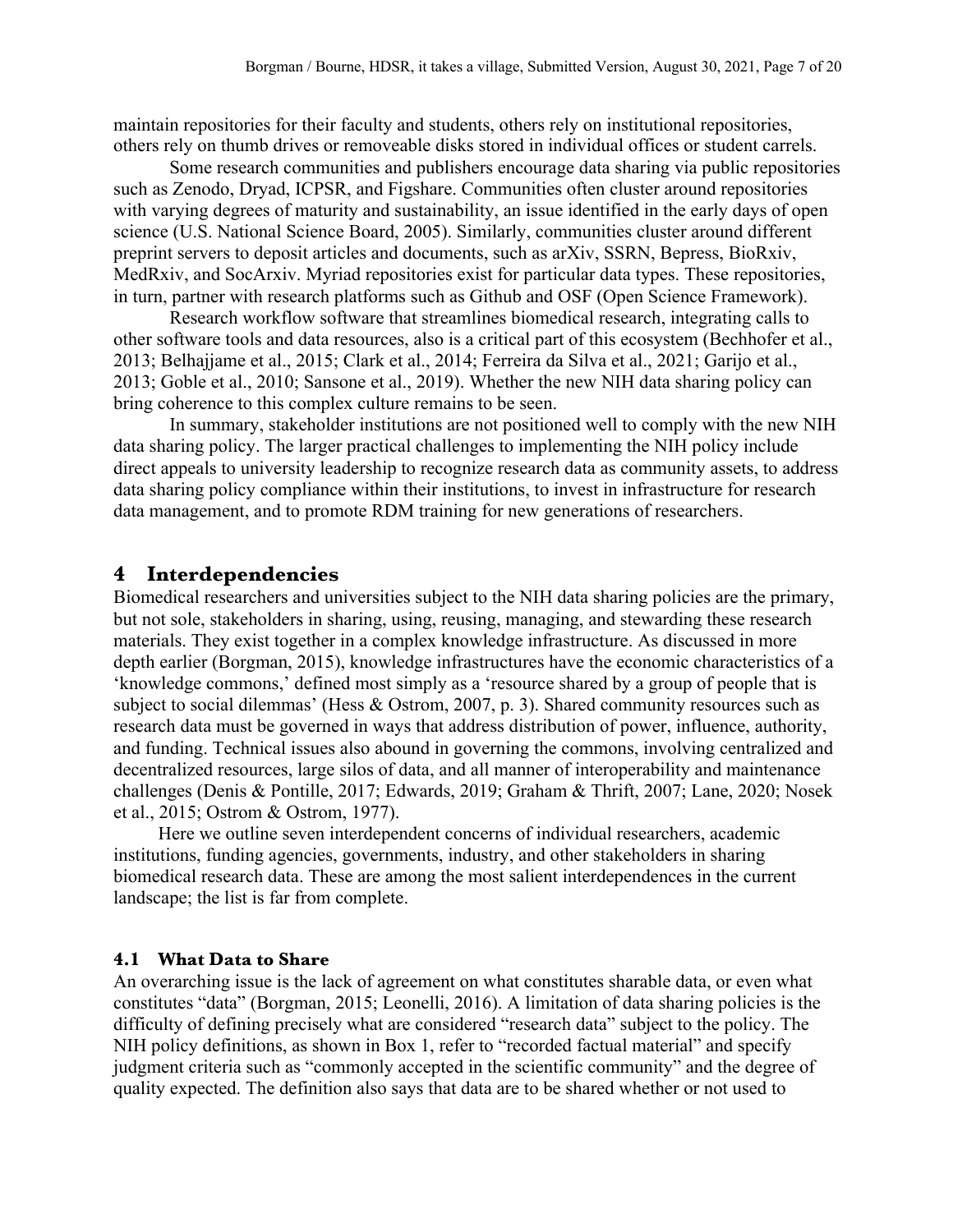support scholarly publications. The policy offers some guidance on what are not considered data, such as laboratory notebooks, informal communications, and physical objects.

The NIH definitions, while constructive and succinct, leave plenty of room for interpretation. As Sansone discussed in a workshop panel (Sansone, 2021), policies tend to be "vague, aspirational, and flexible." They are only as effective as their implementation and subsequent conformance. Individual communities have varying standards and practices for what is "commonly accepted." Practices evolve over time, vary by type of data, and may not be formally documented. In some research areas, the "raw data" of initial observations may diverge along multiple paths as datasets are cleaned of artifacts, "reduced," and combined. Processes such as data cleaning, calibration, and modeling are not mentioned in the policy, for example. The opinions of individuals and communities about how many levels of data need to be kept or shared also diverge.

The scope of metadata deemed necessary "to make scientific data interpretable and reusable" also varies. Some researchers may provide just enough metadata to make a dataset interpretable, such as variable names and scientific units. Others may provide extensive documentation of protocols, models, and software. Researchers who adhere strongly to open science principles may post sufficient software, tools, data, and protocols to support computational reproducibility of their projects (Brinckman et al., 2019; McNutt, 2020; Stodden, 2009, 2020). How researchers and program officers determine what constitutes data subject to sharing will determine reusability, discoverability, and resources to sustain those data.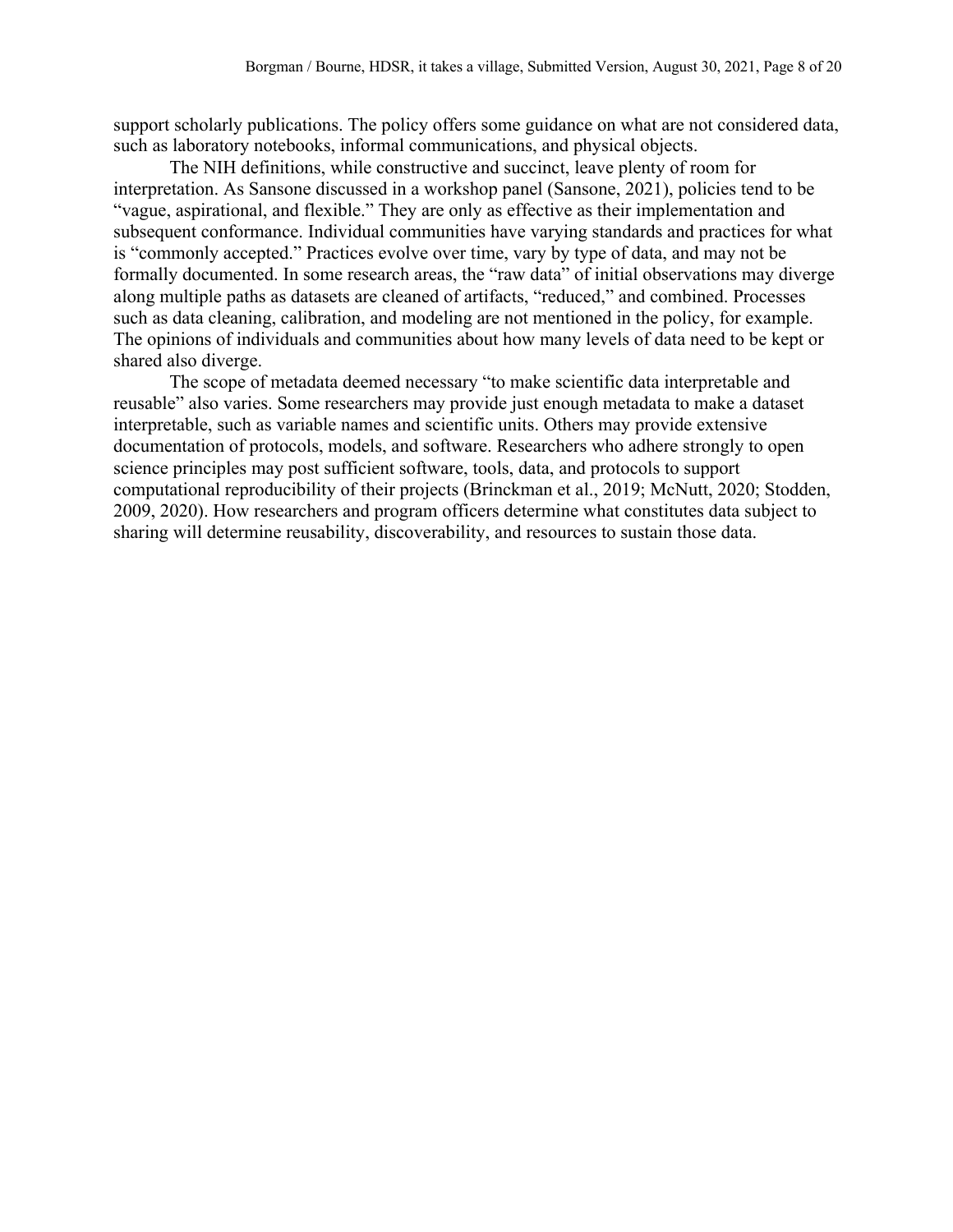### **Section II. Definitions**

For the purposes of the DMS Policy, terms are defined as follows:

**Scientific Data:** The recorded factual material commonly accepted in the scientific community as of sufficient quality to validate and replicate research findings, regardless of whether the data are used to support scholarly publications. Scientific data do not include laboratory notebooks, preliminary analyses, completed case report forms, drafts of scientific papers, plans for future research, peer reviews, communications with colleagues, or physical objects, such as laboratory specimens.

**Data Management:** The process of validating, organizing, protecting, maintaining, and processing scientific data to ensure the accessibility, reliability, and quality of the scientific data for its users.

**Data Sharing:** The act of making scientific data available for use by others (e.g., the larger research community, institutions, the broader public), for example, via an established repository.

**Metadata:** Data that provide additional information intended to make scientific data interpretable and reusable (e.g., date, independent sample and variable construction and description, methodology, data provenance, data transformations, any intermediate or descriptive observational variables).

**Data Management and Sharing Plan (Plan):** A plan describing the data management, preservation, and sharing of scientific data and accompanying metadata.

Box 1: Definitions in NIH Data Policy (Office of The Director, National Institutes of Health, 2020)

## **4.2 Data, Context, and Credit**

Data, whether open or otherwise, is only a part of the research workflow. The basis of any given study may include annotations in the form of lab notes, software, protocols, grants initiating the work, pre-publications, publications, and even Wikipedia entries and social media. Each study builds upon prior work; no study or dataset exists in isolation. Multiple interdependencies arise as consequences of the contextual nature of research data.

Without adequate information about how data interact with the contexts in which generated, produced, handled, and interpreted, a dataset is merely a string of bits. The problem of making data "mobile," or interpretable outside their original context, is the subject of much research in the social studies of science (Borgman, 2015; Bowker, 2005; Knorr-Cetina, 1999; Latour, 1987; Latour & Woolgar, 1979; Lave & Wenger, 1991). In biomedicine, data interpretability is embodied in ontologies, data dictionaries, and standardized structures and formats, all of which may vary by research community.

A related interdependency is the context for reuse of data. If a dataset is to be reused primarily for comparison purposes, such as calibration, basic metadata may suffice. If a researcher wishes to employ a dataset in a novel inquiry, the prospective data reuser may need to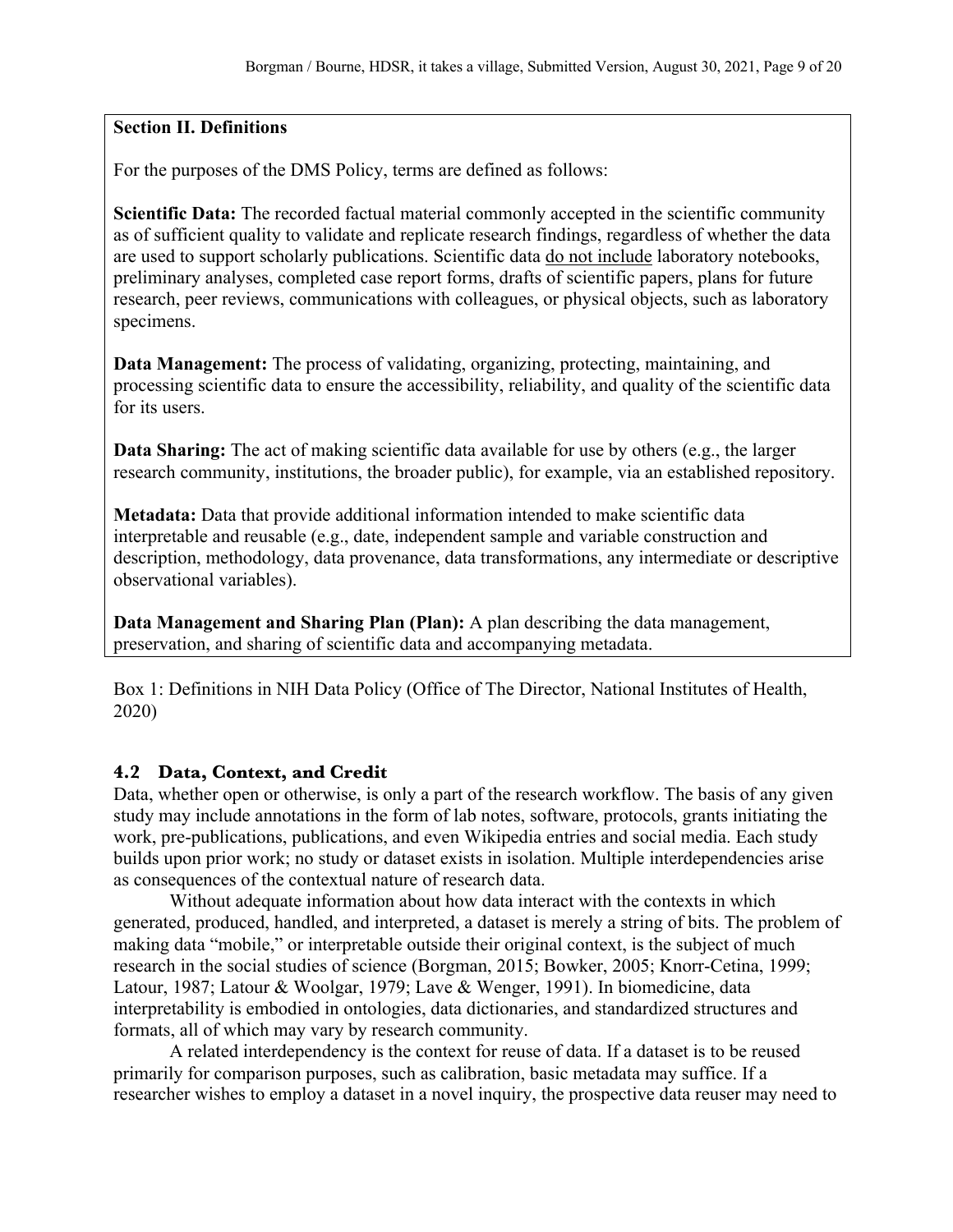contact, or collaborate with, the original producer, a situation termed "the data creators' advantage" (Pasquetto et al., 2019).

A third interdependency between data and context is the unequal value placed on components of the scholarly record. Despite numerous calls to consider datasets first-class scholarly objects, peer-reviewed journal articles remain the coin of the realm in most scientific disciplines (Bierer et al., 2017; Fenner et al., 2019). Tenure is unlikely to be awarded based on contributions to Wikipedia, YouTube videos, blogs – or to datasets. For these reasons, scholars spend much more time polishing their publications than polishing their datasets. Similarly, scholars are much more concerned with receiving citations to their publications than to their datasets. The slow adoption of standardized data citation methods is at least partly attributable to the low status of datasets as scholarly objects (Borgman, 2015).

#### **4.3 Data and Discovery**

If a dataset is shared, but cannot be discovered by others, it might as well not exist. A large, international, multidisciplinary study of data discovery methods revealed the many challenges facing researchers in locating datasets. Study participants, which included researchers, students, librarians, and other scientific professionals, reported a diverse array of strategies to search journal literature, data repositories, laboratory websites, social media, and other sources. Biomedical fields had high rates of data sharing and data searching in the study (Gregory et al., 2020). As Goble (2021) reported in the workshop, biomedical scientists structure data across multiple data stores and use multiple repositories. No unified cataloging system exists to locate data or to associate protocols with datasets.

Where de facto repositories exist for specific types of biomedical data, authors and publishers tend to cluster around them (Sansone et al., 2019). As biomedical specialties become more complex and generate more types of data, researchers may develop new repositories to share these data. As a consequence, new de facto repositories emerge as silos that do not interoperate with other resources, further limiting the integration necessary to move the overall field forward. This phenomenon is manifest in the annual database issue of *Nucleic Acids Research*, which is the 'go to' place to announce a bioscience data resource. The number of papers on such resources continues to grow. Of particular concern for the community is the flux in data resources, as new databases appear and others cease to exist (Rigden & Fernández, 2021).

Part of the challenge in discovering datasets is the evolving relationship between journals and data repositories. As proposed more than 15 years ago, journal articles and datasets could serve as mutual search mechanisms if their structures were more closely aligned (Bourne, 2005). Common systems of metadata, automatic generation of terms, and automatic text recognition of structures and datasets are well within the realm of technical possibility, but adoption lags. The value of data citation for data discovery is under-appreciated. If adequate citation linkages existed, information seekers could navigate from a paper, to a dataset, to all papers that used that dataset.

A dataset may be accessed many more times than the scientific paper "advertising" that data, yet it is the paper that gets all the credit. While this situation persists, incentives to provide quality data to the community will continue to lag. The scholarly system is skewed towards an era when only the journal article, conference paper, or other text product was easily available (Borgman, 2007). Antiquated metrics for scholarly value persist to the point that researchers get credit for datasets only if they write papers about those data. As a consequence, journal articles and papers acquire metadata and description as independent scholarly objects, but datasets and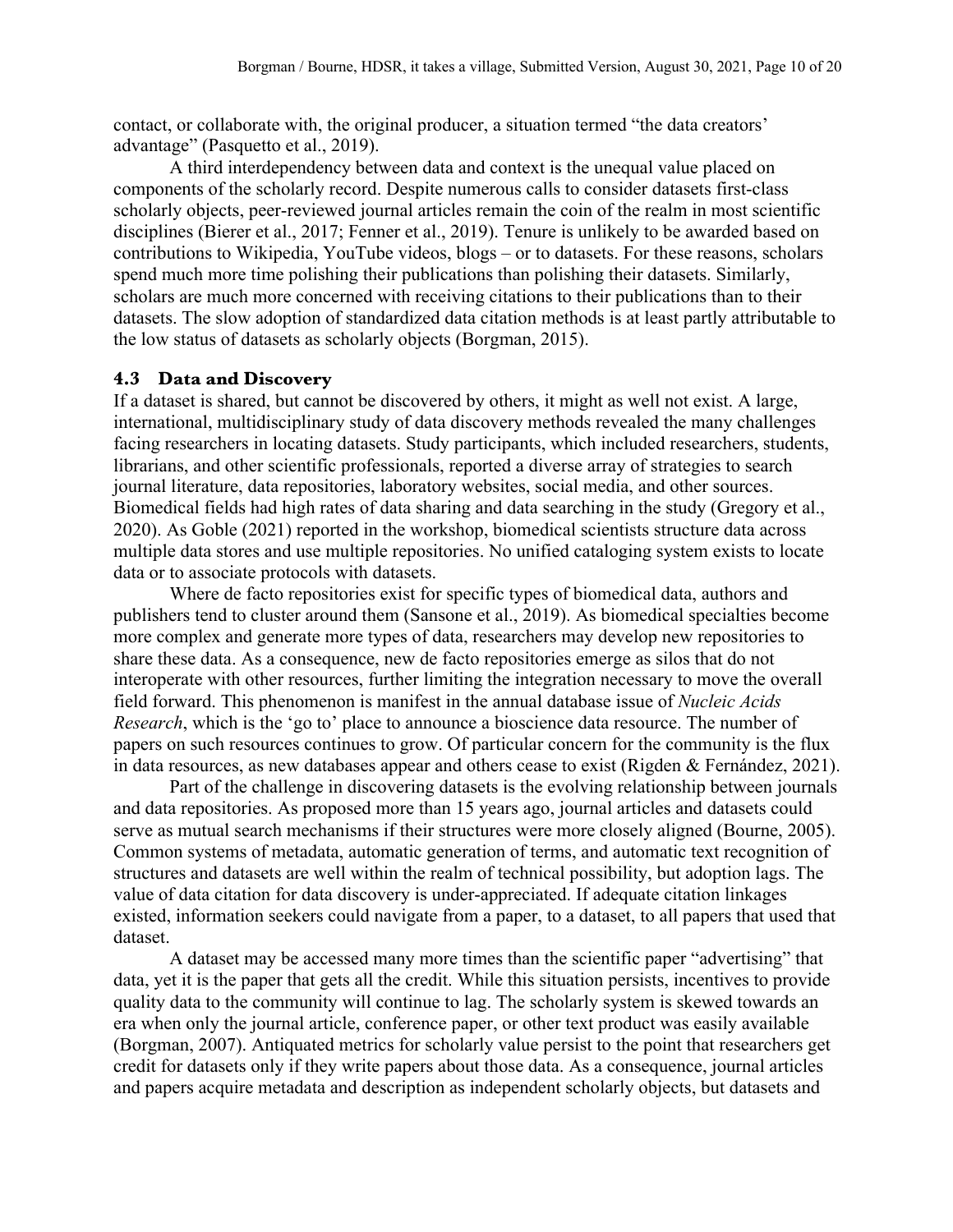related research products such as software rarely acquire enough metadata to be adequately represented in the citation network.

#### **4.4 Data Assets as Research Methods**

Another interdependency between stakeholders that arose several times in the workshop is the locus of learning how to manage and share data. Graduate courses in research methods is the usual answer to this question, at least in the social sciences. By embedding data management instruction in research design, the thinking goes, students will learn to treat their research data as assets to be managed, shared, discovered, and reused (Borgman, 2015). As Wyatt (2021) and others reported at the workshop, few areas of the biosciences teach formal graduate courses in research methods. In fields where research design is learned through mentorship, fewer mechanisms exist to develop standards, practices, and infrastructures necessary for data sharing.

#### **4.5 Intellectual Property in Data**

Legal aspects of data sharing in the biosciences were addressed in several workshop sessions and covered more fully in other articles in this special issue [add refs here when issue compiled]. A legal issue to highlight in the interdependencies between stakeholders involves intellectual property and licensing. For example, data sharing mandates can conflict with licensing rights. The Bayh-Dole Act of 1980 stipulates that universities can retain the rights to their inventions (*The Bayh-Dole Act: A Guide to the Law and Implementing Regulations*, 1999). However, patentable inventions may involve data that are supposed to be shared under the conditions of the grant award. Principal investigators cannot simultaneously protect those data and make them publicly available under an open license.

Complicating matters further are the challenges of identifying the few inventions that will have great financial value – separating the wheat from the chaff, as it were. In biomedicine, some discoveries do lead to blockbuster drugs or medical devices that are financially lucrative. Legendary lawsuits between universities sometimes result (Isaacson, 2021). Within universities, intellectual property rights for research products usually are negotiated by technology transfer offices that report to the office of research, or directly to the provost or president. Because tech transfer offices are seeking potential "cash cows," they may have a misplaced sense of value of intellectual property to the overall research enterprise. Many useful, but monetarily worthless, innovations get buried in university tech transfer offices for months or years. Data are caught up in this corundum if they are associated with such an invention. Arguments for the community value of releasing these data get little traction when money is at stake.

Universities, funding agencies, and other stakeholders are exploring approaches to resolving these conflicts (Grabus & Greenberg, 2019; Stodden, 2009). Some of these conflicts can be addressed as temporal matters, whether by imposing short deadlines on tech transfer decisions or by establishing clear proprietary periods during which researchers can control their data prior to release.

Other approaches involve licensing, such as Creative Commons licenses favored by open science advocates or fee-based licenses associated with patents or inventions. Technology issues arise here too, such as the lack of licensing metadata on datasets (Moore et al., 2016). Image repositories such as *Unsplash*, *Flickr*, and *Google images*, for example, label individual objects with license rights, at least where known. Image-seekers can specify licenses, among other search parameters. Retrieved images contain attribution and rights information.

Lastly, and briefly, are the complex relationships between universities and the biotech industry. Industry benefits by incorporating open data in products that are proprietary, but they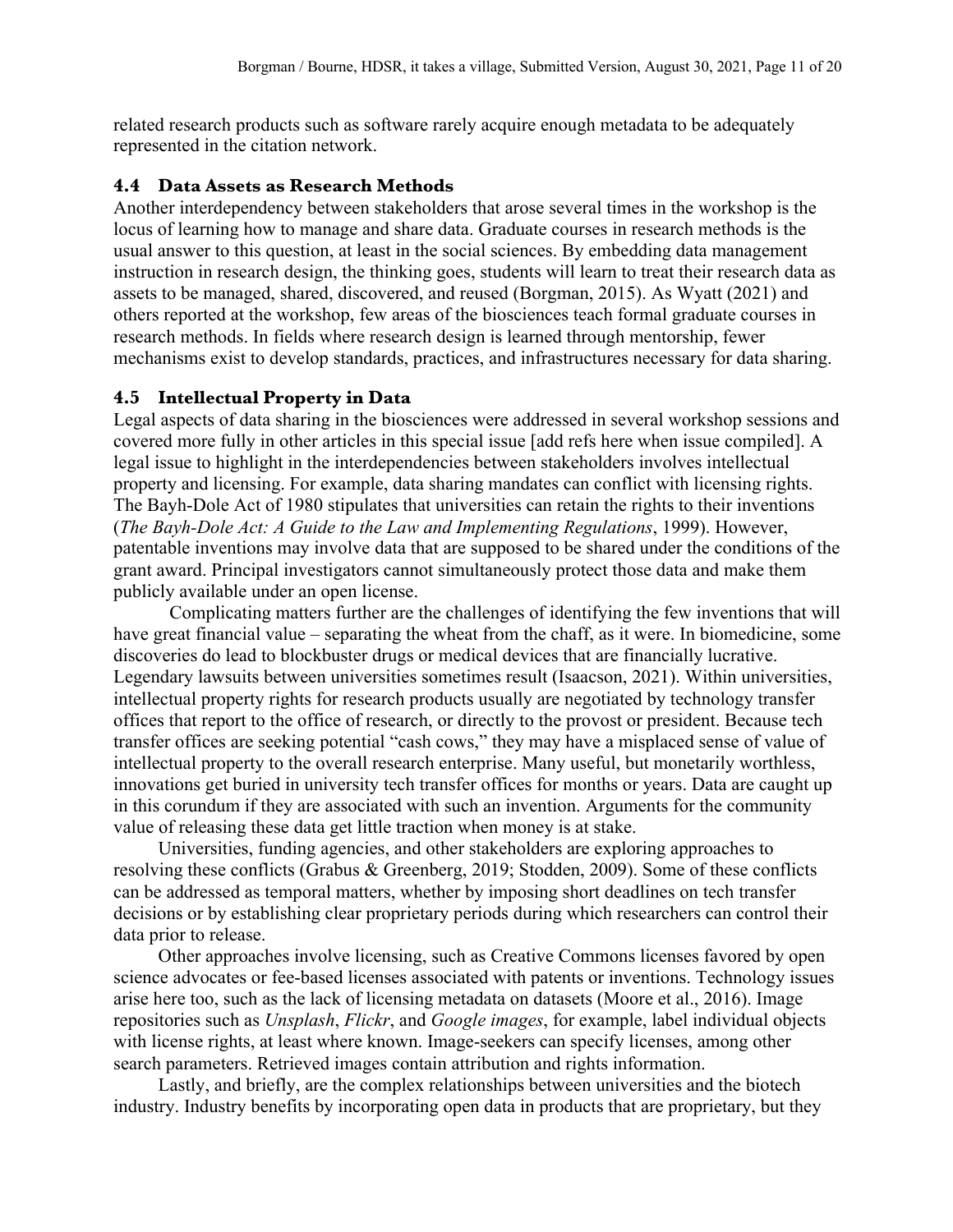are not obligated to release data from privately funded research. Indeed, industry has little incentive to make high quality data available to the academic community and has no business model to do so. Where industry benefits from open data, investigators may find disincentives to share. Some important industry-academic-open science initiatives have found ways to create, share, and use open data for research and for development (Williamson, 2000). These partnerships include *Sage Bionetworks*, the *Structural Genomics Consortium*, *Accelerating Medicine Partnership*, and federal grant programs for public-private partnerships.

### **4.6 Data Science Initiatives**

Data science emerged as an academic field around 2010. Hundreds of such initiatives now exist in the US alone, whether as centers, departments, schools, divisions, or cross-campus initiatives. These data science programs typically juxtapose statistics, computer science, and mathematics as combined approaches to every imaginable vertical means of generating digital data. A growing number of data science programs include information studies, social sciences, humanities, and philosophy as participating departments.

Bioinformatics emerged as a data science specialty in biomedicine in response to the human genome project (Watson, 1990). Even in biomedicine, something more profound is happening, aptly named 'biomedical data sciences' and characterized by a broader array of data types and more complex methods of analysis (Bourne, 2021). Taken together, they represent the long-sought concept known as 'multiscale modeling' – from molecules to populations.

The need to implement multiscale modeling was amplified by the need to address the COVID-19 pandemic. As a global crisis, COVID has led to an unprecedented degree of data sharing. COVID-related science encompasses data at all biological scales, from deidentified data on large cohorts of patients derived from the electronic health record, to imaging data on organs, to biopsies on tissues, to genetic sequencing at the molecular level (Meng, 2020). The challenges are to use the genotype to explain the phenotype, and to design appropriate interventions that lead to positive health outcomes. Just one example, taken from our own work, is the observation that women at different ages are affected differently than men in terms of both COVID disease severity and death. That difference can be attributed to the biochemical role of estradiol (Seeland et al., 2020)

University libraries, as data suppliers, and data science initiatives, as data consumers, are establishing productive partnerships. Opportunities arise for synergy across the education, research, and service missions of the university. University libraries are taking the lead in offering courses in using, managing, and disseminating data products, and in providing institutional repositories for research outputs. Lastly, institutional governance issues faced by data scientists are being addressed with the aid of librarians who understand copyright law and are versed in the work of open knowledge communities.

# **4.7 Thinking Globally, Acting Locally**

Biomedical data are of international value and typically made available globally, yet most are funded and maintained nationally or locally. Scientifically advanced nations, notably the US and Europe, established a quid pro quo for data sharing early in the digital age (*Bits of Power*, 1997; Collins et al., 2003). These countries continue to invest in knowledge infrastructures to share research data internationally, including technical and human components. As more countries seek access to these data, and international tensions arise, the model becomes strained, leading to inequalities in the global data ecosystem. Problems of governing the commons, such as 'free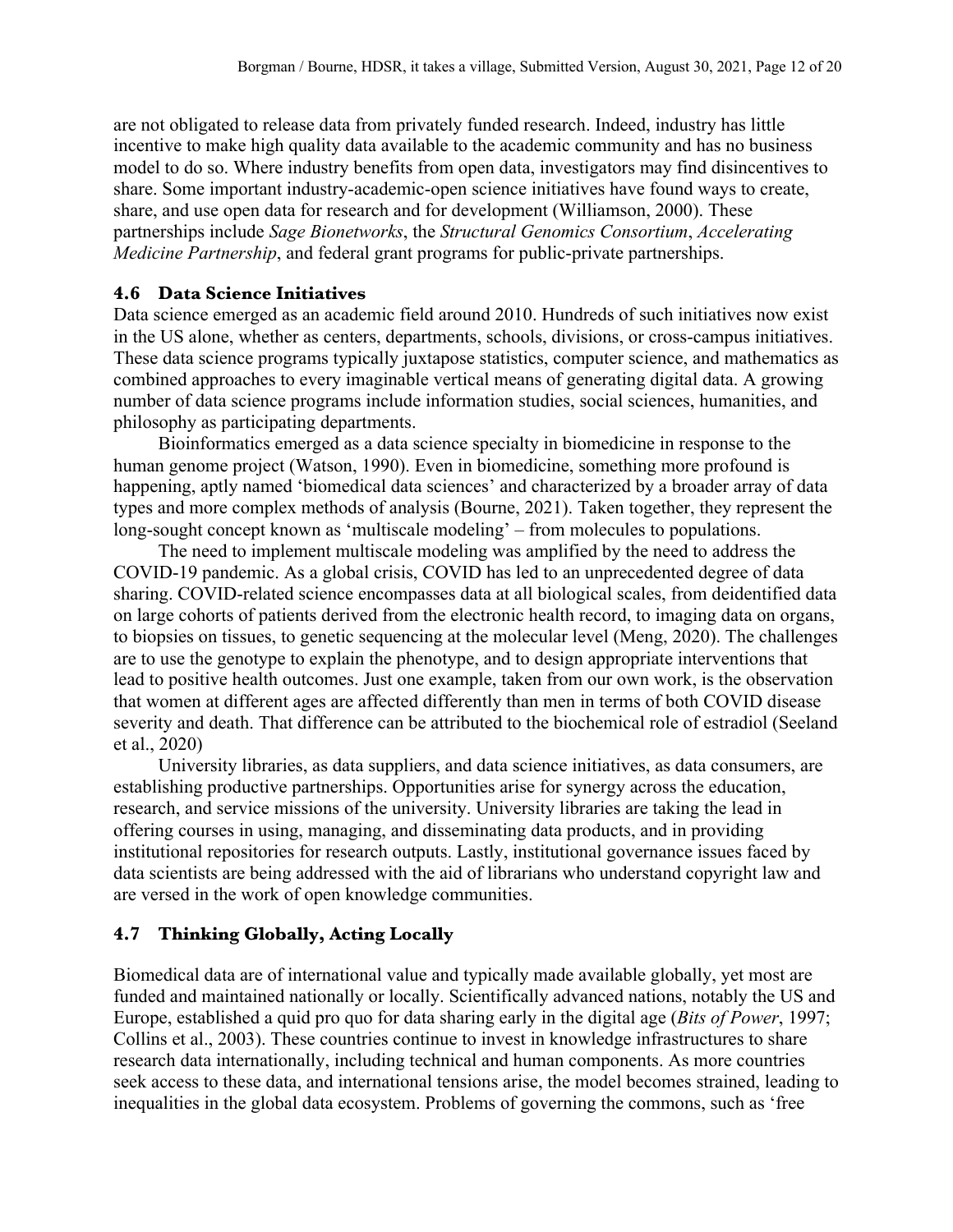riders,' are well known in law, economics, and biosciences (Hess & Ostrom, 2007; Lessig, 2001; Ostrom & Ostrom, 1977; Reichman et al., 2016; Schofield et al., 2010).

International tensions in data access are compounded by differences in privacy laws and policies for data sharing. Complicating matters further are technology, law, and policy related to transborder data flows. Laws may vary by the location where data were collected, where they are held, and other jurisdictional matters. Global bodies such as the International Science Council, which represents national and regional science organizations are the usual means for coordinating activities such as data sharing. CODATA, for example, coordinates scientific data activities through national science academies as part of the International Science Council. Nongovernmental groups such as the Research Data Alliance also aid in coordination and educational efforts (Berman & Crosas, 2020; Lide & Wood, 2010).

The Protein Data Bank (PDB), with its 50-year history, is a useful example of international cooperation. Identical corpora of PDB raw data are maintained on three continents – North America, Asia, and Europe – at significant cost and duplication of effort. The motivation for such duplication is that each region wishes to be identified with biological data that has significant local impact. An advantage of the duplicate corpora is the ability to provide tailored services layered on top of the raw data. Moreover, scientists associated with the three data sources agree on common standards, consistency of the raw data, and policies for data sharing across continents.

Tensions between local and global priorities in data sharing exist at many levels. Within countries, individual funding agencies have their own policies, even within biomedicine. The NIH data sharing policies are not fully aligned with those of the Howard Hughes Medical Institute or the Gates Foundation, for example, despite common goals. Attitudes, policies, and capabilities for data sharing vary widely within and between individual universities. These differences may be driven by factors such as private versus public institutions, degree of research focus, depth of endowment, and other aspects that are difficult to assess.

## **5 Building the Village**

Data sharing is not merely an act of releasing a digital product to the world. Rather, data sharing has all the emergent properties of a complex system. Many stakeholders, knowledge infrastructures, motivations, practices, and policies interact in unpredictable ways. Implementing the NIH data sharing policy is best addressed as a problem of the commons, sometimes also known as a 'collective action problem' in which individual actors pursue their own best interests over the long-term interests of the community.

The long list of challenges identified in this article is not exhaustive, nor are these factors mutually exclusive. Attempts to address them individually are unlikely to achieve global solutions. Rather, a starting point is to acknowledge the complex nature of data sharing, and to see it as collective challenge rather than solely an individual responsibility of principal investigators. While PIs play essential roles in producing sharable data resources, they can execute those roles only in concert with many other stakeholders.

Promising actions to construct, strengthen, and sustain the necessary knowledge infrastructures for robust dissemination of research data include distributing responsibility among multiple actors, investing in data management expertise, and reframing goals in collective terms. Overall, a much more holistic approach is required than laying full responsibility for data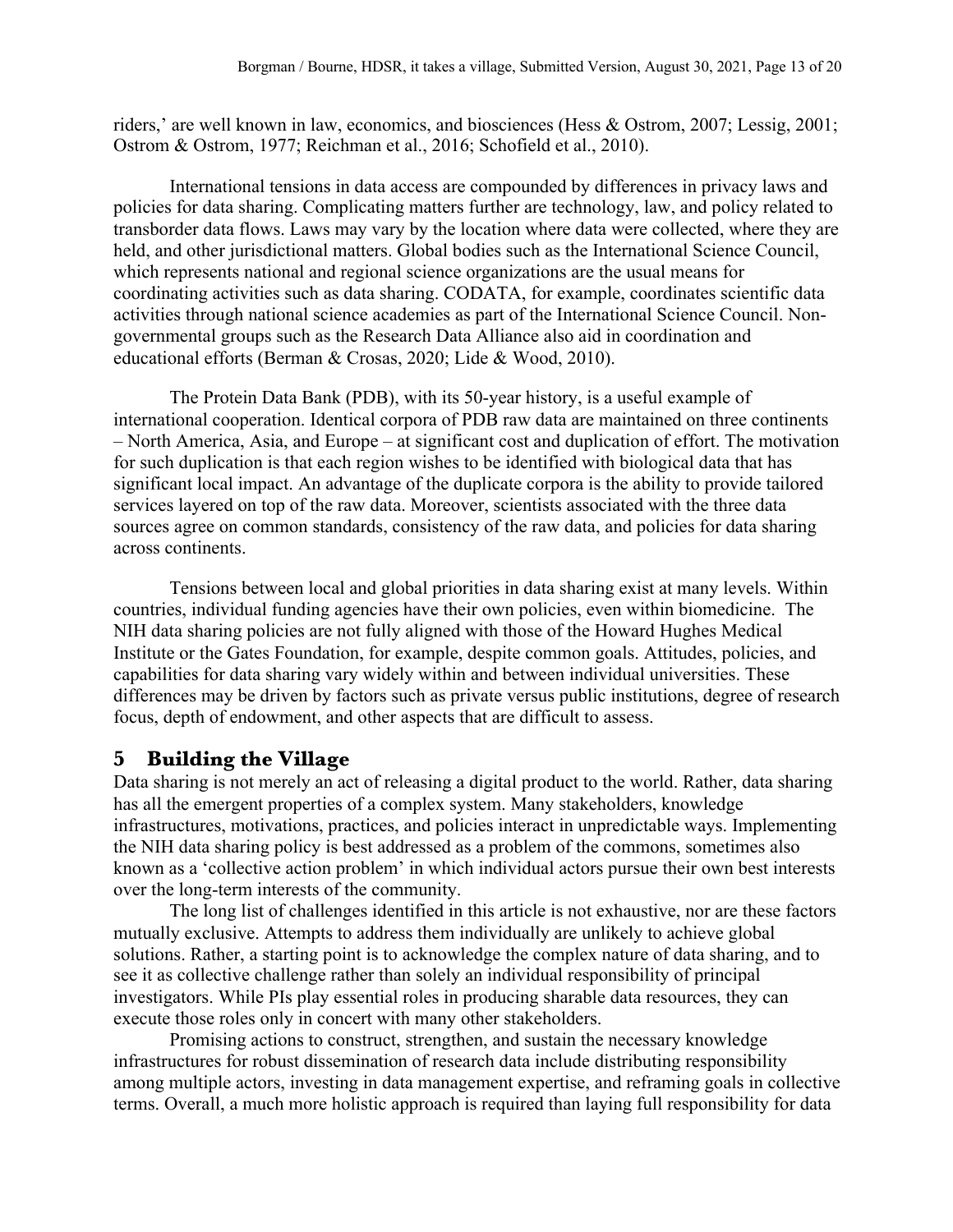sharing on the shoulders of principal investigators. Investing in data science, developing a cadre of data curators, and deploying those data professionals throughout the research enterprise all will be steps forward.

Given the commons nature of data exchange, funding agencies will need to support data repositories for the foreseeable future. Scaling up data repositories to the rate of data production in the biosciences is a daunting challenge for policy, technology, and economics. Far more work is needed to develop criteria for what data are worth keeping, in what forms, for how long, and by whom.

Returning to the village metaphor, a village typically has elders (the funders, NIH in this case), marketplaces, governing bodies, schools, points of aggregation (academic institutions), a population (individual researchers), and relationships to those outside of the village (the general public). All must work in unison if the village is to prosper. The elders will be followed by the people only if what they say makes sense and the people can see that a strategy is advantageous. The new NIH data sharing policy, effective in 2023, appears to make sense to many stakeholders. Will 'the people' follow the policy? Yes, if encouraged by the thought-leaders and by the agencies that provide support. Village institutions, like schools and marketplaces, prosper if the people prosper – in this case though a greater number of successful grants. Villages have existed and prospered for the past 12,000 years, offering hope that communities will find sustainable paths for data sharing.

### **6 Acknowledgements**

We are grateful to Jessica Levinson, Loyola Law School, and Susanna-Assunta Sansone, University of Oxford, for their thoughtful comments on earlier drafts of this article.

## **7 References**

- Aspesi, C., & Brand, A. (2020). In pursuit of open science, open access is not enough. *Science*, *368*(6491), 574–577. https://doi.org/10.1126/science.aba3763
- Bahim, C., Casorrán-Amilburu, C., Dekkers, M., Herczog, E., Loozen, N., Repanas, K., Russell, K., & Stall, S. (2020). The FAIR Data Maturity Model: An Approach to Harmonise FAIR Assessments. *Data Science Journal*, *19*(1), 41. https://doi.org/10.5334/dsj-2020-041
- Bechhofer, S., Buchan, I., De Roure, D., Missier, P., Ainsworth, J., Bhagat, J., Couch, P., Cruickshank, D., Delderfield, M., Dunlop, I., Gamble, M., Michaelides, D., Owen, S., Newman, D., Sufi, S., & Goble, C. A. (2013). Why linked data is not enough for scientists. *Future Generation Computer Systems*, *29*(2), 599–611. https://doi.org/10.1016/j.future.2011.08.004
- Belhajjame, K., Zhao, J., Garijo, D., Gamble, M., Hettne, K., Palma, R., Mina, E., Corcho, O., Gómez-Pérez, J. M., Bechhofer, S., Klyne, G., & Goble, C. A. (2015). Using a suite of ontologies for preserving workflow-centric research objects. *Web Semantics: Science, Services and Agents on the World Wide Web*, *32*, 16–42. https://doi.org/10.1016/j.websem.2015.01.003
- Berman, F., & Crosas, M. (2020). The Research Data Alliance: Benefits and Challenges of Building a Community Organization. *Harvard Data Science Review*, *2*(1). https://doi.org/10.1162/99608f92.5e126552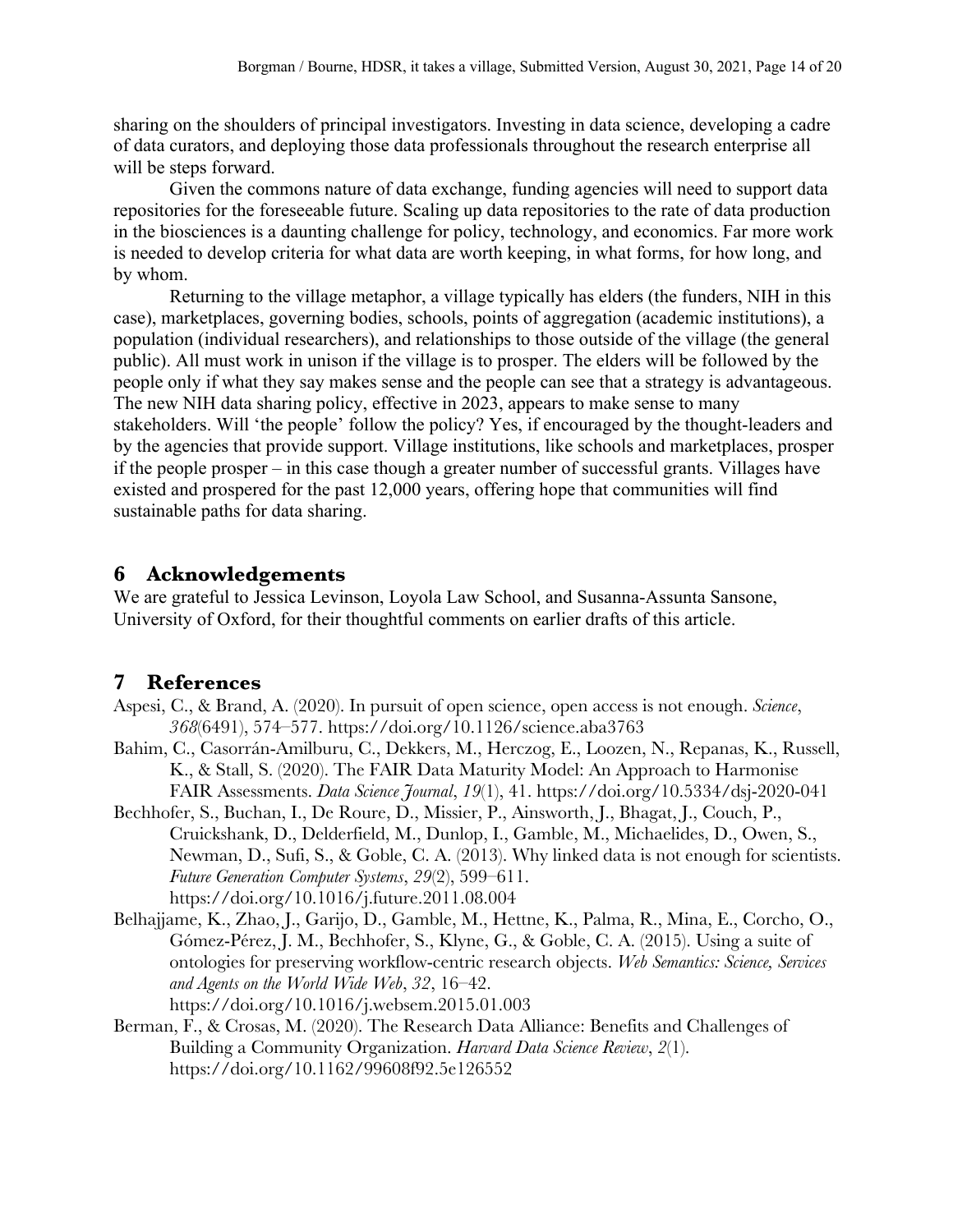- Bierer, B. E., Crosas, M., & Pierce, H. H. (2017). Data Authorship as an Incentive to Data Sharing. *New England Journal of Medicine*, *376*. https://doi.org/10.1056/NEJMsb1616595
- *Bits of Power: Issues in Global Access to Scientific Data*. (1997). National Academies Press. http://www.nap.edu/openbook.php?record\_id=5504
- Borghi, J. A., & Gulick, A. E. V. (2018). Data management and sharing in neuroimaging: Practices and perceptions of MRI researchers. *PLOS ONE*, *13*(7), e0200562. https://doi.org/10.1371/journal.pone.0200562
- Borghi, J. A., & Gulick, A. E. V. (2020). *Data Management and Sharing: Practices and Perceptions of Psychology Researchers*. PsyArXiv. https://doi.org/10.31234/osf.io/7g3ae
- Borgman, C. L. (2007). *Scholarship in the Digital Age: Information, Infrastructure, and the Internet*. MIT Press.
- Borgman, C. L. (2015). *Big data, little data, no data: Scholarship in the networked world*. MIT Press.
- Borgman, C. L. (2018). Open Data, Grey Data, and Stewardship: Universities at the Privacy Frontier. *Berkeley Technology Law Journal*, *33*(2), 365–412.
	- https://doi.org/10.15779/Z38B56D489
- Borgman, C. L. (2019). The lives and after lives of data. *Harvard Data Science Review*, *1*(1). https://doi.org/10.1162/99608f92.9a36bdb6
- Borgman, C. L. (2020). Whose text, whose mining, and to whose benefit? *Quantitative Science Studies*, *1*(3), 993–1000. https://doi.org/10.1162/qss\_a\_00053
- Borgman, C. L., & Brand, A. (2021). *Leaking Data, Knowledge Infrastructures, and Academic Leadership*.
- Bourne, P. E. (2005). Will a biological database be different from a biological journal? *PLoS Computational Biology*, *1*. http://dx.doi.org/10.1371/journal.pcbi.0010034
- Bourne, P. E. (2021). Is "bioinformatics" dead? *PLOS Biology*, *19*(3), e3001165. https://doi.org/10.1371/journal.pbio.3001165
- Bowker, G. C. (2005). *Memory Practices in the Sciences*. MIT Press.
- Brinckman, A., Chard, K., Gaffney, N., Hategan, M., Jones, M. B., Kowalik, K., Kulasekaran, S., Ludäscher, B., Mecum, B. D., Nabrzyski, J., Stodden, V., Taylor, I. J., Turk, M. J., & Turner, K. (2019). Computing environments for reproducibility: Capturing the "Whole Tale." *Future Generation Computer Systems*, *94*, 854–867. https://doi.org/10.1016/j.future.2017.12.029
- Celebi, R., Moreira, J. R., Hassan, A. A., Ayyar, S., Ridder, L., Kuhn, T., & Dumontier, M. (2020). Towards FAIR protocols and workflows: The OpenPREDICT use case. *PeerJ Computer Science*, *6*, e281. https://doi.org/10.7717/peerj-cs.281
- Changing the Culture of Data Management and Sharing: A Workshop. (2021, April 28). *National Academies of Sciences, Engineering, and Medicine*. Changing the Culture of Data Management and Sharing: A Workshop. https://www.nationalacademies.org/event/04-29- 2021/changing-the-culture-of-data-management-and-sharing-a-workshop
- Clark, T., Ciccarese, P. N., & Goble, C. A. (2014). Micropublications: A semantic model for claims, evidence, arguments and annotations in biomedical communications. *Journal of Biomedical Semantics*, *5*(1), 28. https://doi.org/10.1186/2041-1480-5-28
- Collins, F. S., Morgan, M., & Patrinos, A. (2003). The Human Genome Project: Lessons from large-scale biology. *Science*, *300*(5617), 286–290. http://science.sciencemag.org/content/300/5617/286.full.
- Commission on Biological Macromolecules. (1989). Policy on publication and the deposition of data from crystallographic studies of biological macromolecules. *Acta Crystallographica Section A: Foundations of Crystallography*, *45*(9), 658–658. https://doi.org/10.1107/S0108767389007695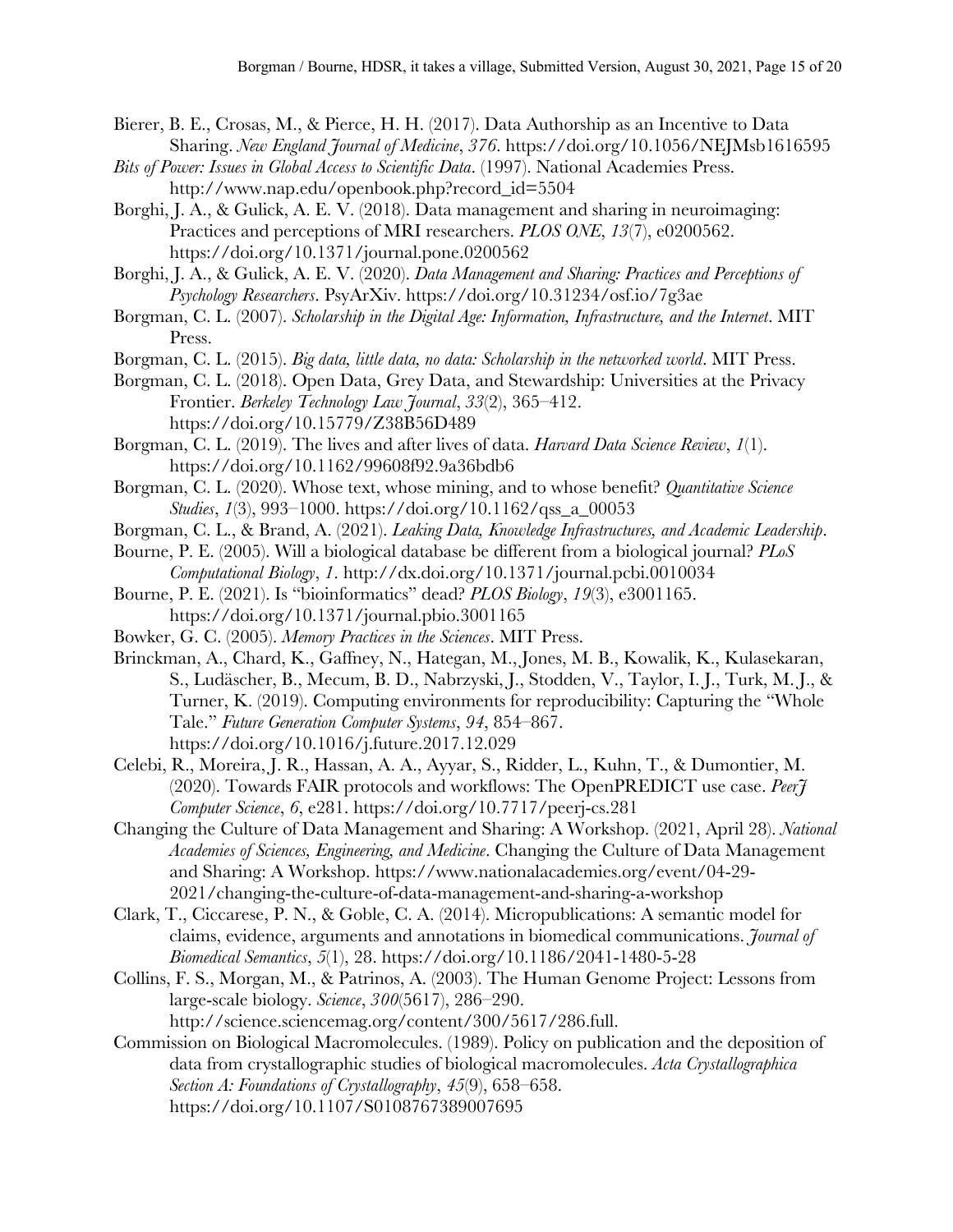- Corti, L., Eynden, V. V. D., Bishop, L., & Woollard, M. (2014). *Managing and sharing research data: A guide to good practice*. SAGE.
- Crosas, M. (2011). The Dataverse Network®: An Open-Source Application for Sharing, Discovering and Preserving Data. *D-Lib Magazine*, *17*(1/2). https://doi.org/10.1045/january2011-crosas
- Denis, J., & Pontille, D. (2017). Beyond breakdown: Exploring regimes of maintenance. *Continent*, *6*(1), 13–17. https://hal-mines-paristech.archives-ouvertes.fr/hal-01509617
- Edwards, P. N. (2010). *A vast machine: Computer models, climate data, and the politics of global warming*. MIT Press.
- Edwards, P. N. (2019). Knowledge infrastructures under siege: Climate data as memory, truce, and target. In D. Bigo, E. F. Isin, & E. S. Ruppert (Eds.), *Data politics: Worlds, subjects, rights* (pp. 21–42). Routledge.
- European Union Publications Office. (2018, November 26). *Turning FAIR data into reality: Final report and action plan from the European Commission expert group on FAIR data.* [Website]. https://publications.europa.eu/en/publication-detail/-/publication/7769a148-f1f6- 11e8-9982-01aa75ed71a1/language-en/format-PDF
- *FAIRsharing*. (2021). https://fairsharing.org/
- Feijoó, M. P. P., Jardim, R., da Cruz, S. M. S., & Campos, M. L. M. (2020). Evaluating FAIRness of Genomic Databases. In G. Grossmann & S. Ram (Eds.), *Advances in Conceptual Modeling* (pp. 128–137). Springer International Publishing. https://doi.org/10.1007/978-3-030-65847-2\_12
- Fenner, M., Crosas, M., Grethe, J. S., Kennedy, D., Hermjakob, H., Rocca-Serra, P., Durand, G., Berjon, R., Karcher, S., Martone, M., & Clark, T. (2019). A data citation roadmap for scholarly data repositories. *Scientific Data*, *6*(1), 28. https://doi.org/10.1038/s41597- 019-0031-8
- Ferguson, A. R. (2021, April 28). Data Formatting: Challenges and Potential Solutions: Central Nervous System Injury as a Use Case. *National Academies of Sciences, Engineering, and Medicine*. Changing the Culture of Data Management and Sharing: A Workshop. https://www.nationalacademies.org/event/04-29-2021/changing-the-culture-of-datamanagement-and-sharing-a-workshop
- Ferreira da Silva, R., Casanova, H., Chard, K., Laney, D., Ahn, D., Jha, S., Goble, C., Ramakrishnan, L., Peterson, L., Enders, B., Thain, D., Altintas, I., Babuji, Y., Badia, R. M., Bonazzi, V., Coleman, T., Crusoe, M., Deelman, E., Di Natale, F., … Wozniak, J. (2021). Workflows Community Summit: Bringing the Scientific Workflows Community Together. *ArXiv E-Prints*, *2103*, arXiv:2103.09181. http://adsabs.harvard.edu/abs/2021arXiv210309181F
- Garijo, D., Kinnings, S., Xie, L., Xie, L., Zhang, Y., Bourne, P. E., & Gil, Y. (2013). Quantifying Reproducibility in Computational Biology: The Case of the Tuberculosis Drugome. *PLOS ONE*, *8*(11), e80278. https://doi.org/10.1371/journal.pone.0080278
- Goble, C. A. (2021, April 28). Encouraging uptake of data sharing in the scientific Community. *National Academies of Sciences, Engineering, and Medicine*. Changing the Culture of Data Management and Sharing: A Workshop. https://www.nationalacademies.org/event/04- 29-2021/changing-the-culture-of-data-management-and-sharing-a-workshop
- Goble, C. A., Bhagat, J., Aleksejevs, S., Cruickshank, D., Michaelides, D., Newman, D., Borkum, M., Bechhofer, S., Roos, M., Li, P., & De Roure, D. (2010). myExperiment: A repository and social network for the sharing of bioinformatics workflows. *Nucleic Acids Research*, *38*(suppl\_2), W677–W682. https://doi.org/10.1093/nar/gkq429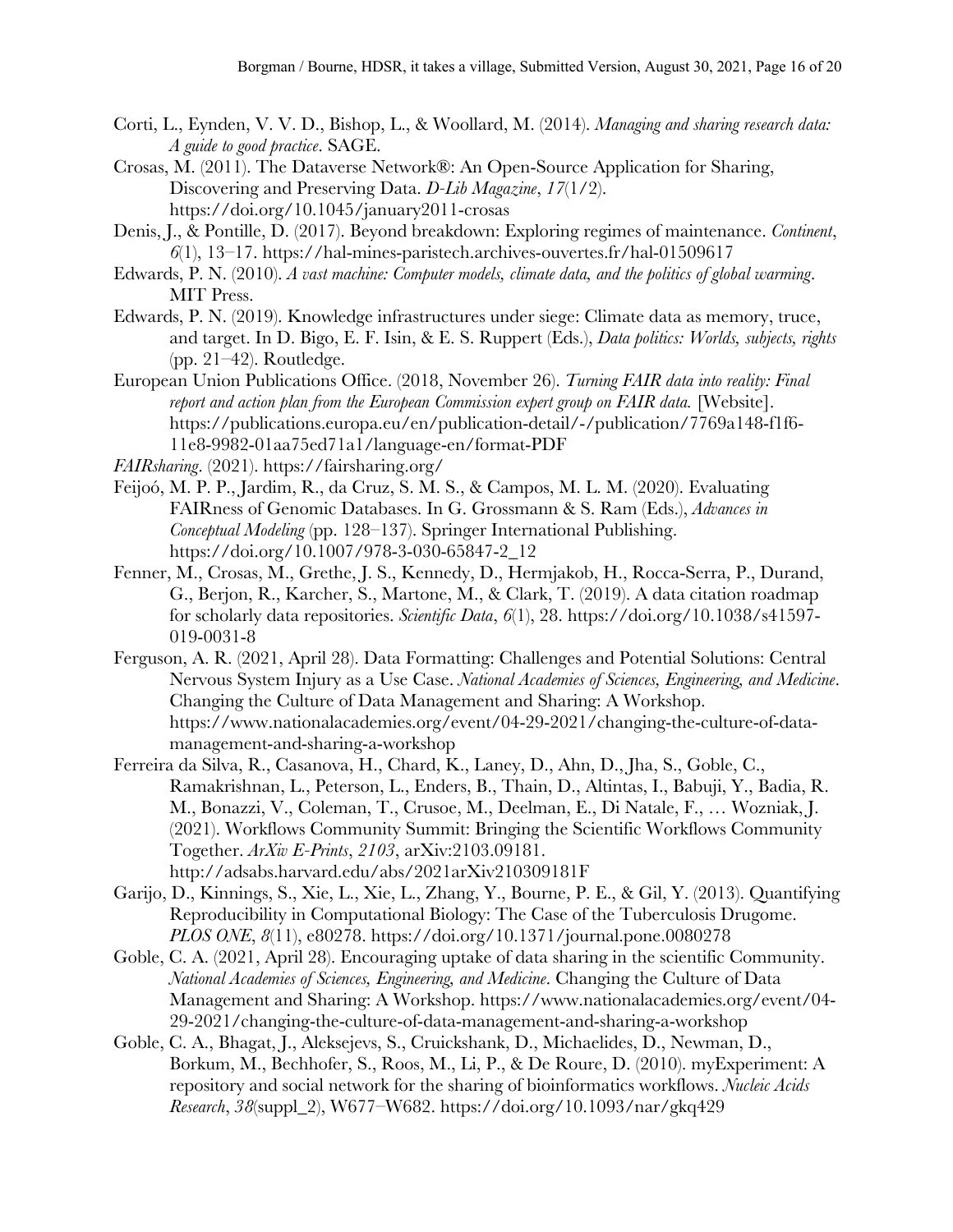- Goble, C. A., Cohen-Boulakia, S., Soiland-Reyes, S., Garijo, D., Gil, Y., Crusoe, M. R., Peters, K., & Schober, D. (2019). FAIR Computational Workflows. *Data Intelligence*, *2*(1–2), 108– 121. https://doi.org/10.1162/dint\_a\_00033
- Grabus, S., & Greenberg, J. (2019). The Landscape of Rights and Licensing Initiatives for Data Sharing. *Data Science Journal*, *18*(1), 29. https://doi.org/10.5334/dsj-2019-029
- Graham, S., & Thrift, N. (2007). Out of Order: Understanding Repair and Maintenance. *Theory, Culture & Society*, *24*(3), 1–25. https://doi.org/10.1177/0263276407075954
- Gregory, K., Groth, P., Scharnhorst, A., & Wyatt, S. (2020). Lost or Found? Discovering Data Needed for Research. *Harvard Data Science Review*, *2*(2). https://doi.org/10.1162/99608f92.e38165eb
- Groth, P., Cousijn, H., Clark, T., & Goble, C. A. (2019). FAIR Data Reuse the Path through Data Citation. *Data Intelligence*, 78–86. https://doi.org/10.1162/dint\_a\_00030
- Hank, C., & Bishop, B. W. (2018). Measuring FAIR Principles to Inform Fitness for Use. *International Journal of Digital Curation*, *13*(1), 35–46. https://doi.org/10.2218/ijdc.v13i1.630
- Harvard University. (2021). *APIs and Data at Harvard University*. https://data.harvard.edu/home
- Helliwell, J. R. (2019). FACT and FAIR with Big Data allows objectivity in science: The view of crystallography. *Structural Dynamics*, *6*(5), 054306. https://doi.org/10.1063/1.5124439
- Hess, C., & Ostrom, E. (2007). *Understanding knowledge as a commons: From theory to practice*. MIT Press.
- Hilgartner, S., & Brandt-Rauf, S. I. (1994). Data Access, Ownership, and Control: Toward Empirical Studies of Access Practices. *Science Communication*, *15*(4), 355–372. https://doi.org/10.1177/107554709401500401
- Holdren, J. P. (2013). *Increasing Access to the Results of Federally Funded Scientific Research*. Executive Office of the President, Office of Science and Technology Policy. https://www.usaid.gov/sites/default/files/documents/1865/NW2-CCBY-HO2- Public\_Access\_Memo\_2013.pdf
- Isaacson, W. (2021). *The Code Breaker: Jennifer Doudna, Gene Editing, and the Future of the Human Race*. Simon & Schuster.
- Katz, D. S., Gruenpeter, M., & Honeyman, T. (2021). Taking a fresh look at FAIR for research software. *Patterns*, *2*(3). https://doi.org/10.1016/j.patter.2021.100222
- King, G. (2007). An Introduction to the Dataverse Network as an Infrastructure for Data Sharing. *Sociological Methods & Research*, *36*(2), 173–199. https://doi.org/10.1177/0049124107306660
- Knorr-Cetina, K. (1999). *Epistemic Cultures: How the Sciences Make Knowledge*. Harvard University Press.
- Lane, J. (2020). *Democratizing Our Data: A Manifesto*. MIT Press.
- Laney, D. (2001). *3D Data Management: Controlling Data Volume, Velocity and Variety* (Application Delivery Strategies File 949). META Group (Gartner). http://blogs.gartner.com/douglaney/files/2012/01/ad949-3D-Data-Management-Controlling-Data-Volume-Velocityand-Variety.pdf
- Latour, B. (1987). *Science in action: How to follow scientists and engineers through society*. Harvard University Press.
- Latour, & Woolgar, S. (1979). *Laboratory Life: The Social Construction of Scientific Facts*. Sage.
- Lave, J., & Wenger, E. (1991). *Situated Learning: Legitimate Peripheral Participation*. Cambridge University Press.
- Leonelli, S. (2016). *Data-Centric Biology: A Philosophical Study*. University of Chicago Press.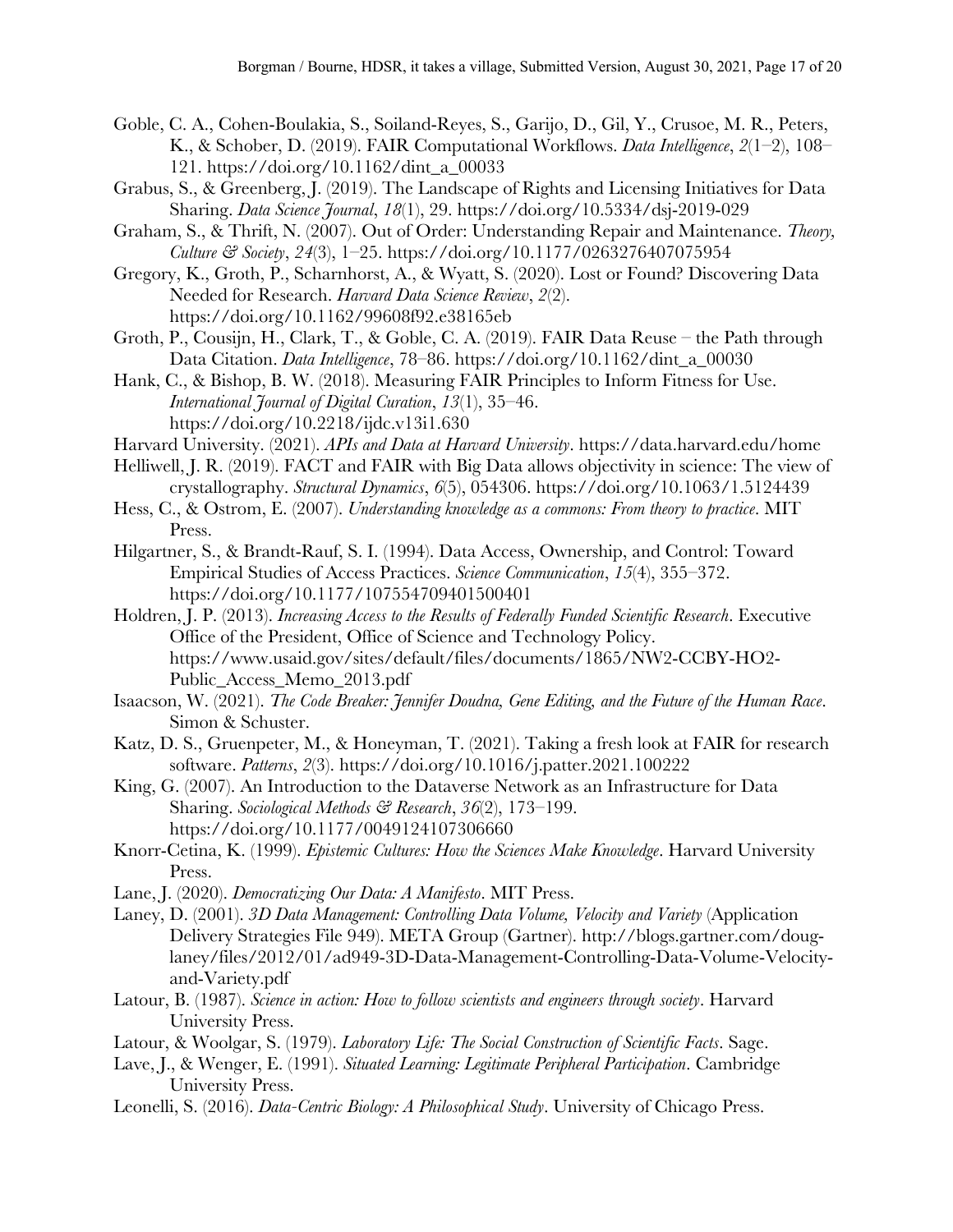- Leonelli, S., Lovell, R., Wheeler, B. W., Fleming, L., & Williams, H. (2021). *From FAIR Data to Fair Data Use: Methodological Data Fairness in Health-Related Social Media Research*. https://ore.exeter.ac.uk/repository/handle/10871/125230
- Lessig, L. (2001). *The Future of Ideas: The Fate of the Commons in a Connected World*. Random House.
- Lide, D. R., & Wood, Gordon H. (2010). *CODATA@45Years: The story of the ICSU Committee on Data for Science and Technology (CODATA) from 1966 to 2010*. International Science Council. https://codata.org/publications/codata-history/
- Longo, D. L., & Drazen, J. M. (2016). Data Sharing. *New England Journal of Medicine*, *374*(3), 276– 277. https://doi.org/10.1056/NEJMe1516564
- Lowenberg, D. (Under review). Recognizing Our Collective Responsibility in the Prioritization of Open Data Metrics. *Harvard Data Science Review*.
- Lowenberg, D., Chodacki, J., Fenner, M., Kemp, J., & Jones, M. B. (2019). *Open Data Metrics: Lighting the Fire* (Version 1) [Computer software]. Zenodo. https://doi.org/10.5281/zenodo.3525349
- Mallapaty, S. (2018). Paper authorship goes hyper. *Nature Index*. https://www.natureindex.com/news-blog/paper-authorship-goes-hyper
- Martone, M. E. (2021, April 28). Opening remarks. *National Academies of Sciences, Engineering, and Medicine*. Changing the Culture of Data Management and Sharing: A Workshop. https://www.nationalacademies.org/event/04-29-2021/changing-the-culture-of-datamanagement-and-sharing-a-workshop
- Maxson Jones, K., Ankeny, R. A., & Cook-Deegan, R. (2018). The Bermuda Triangle: The Pragmatics, Policies, and Principles for Data Sharing in the History of the Human Genome Project. *Journal of the History of Biology*, *51*(4), 693–805. https://doi.org/10.1007/s10739-018-9538-7
- McNutt, M. (2020). Self-Correction by Design. *Harvard Data Science Review*, *2*(4). https://doi.org/10.1162/99608f92.32432837
- Meng, X.-L. (2020). COVID-19: A Massive Stress Test with Many Unexpected Opportunities (for Data Science). *Harvard Data Science Review*. https://doi.org/10.1162/99608f92.1b77b932
- Moore, R. W., Xu, H., Conway, M., Rajasekar, A., Crabtree, J., & Tibbo, H. (2016). Trustworthy Policies for Distributed Repositories. *Synthesis Lectures on Information Concepts, Retrieval, and Services*, *8*(3), i–133. https://doi.org/10.2200/S00732ED1V01Y201609ICR051
- National Institutes of Health. (2003). *Final NIH Statement on Sharing Research Data* (NOT-OD-03- 032). National Institutes of Health. https://grants.nih.gov/grants/guide/noticefiles/NOT-OD-03-032.html
- Nitecki, D. A., & Alter, A. (2021). Leading FAIR Adoption Across the Institution: A Collaboration Between an Academic Library and a Technology Provider. *Data Science Journal*, *20*(1), 6. https://doi.org/10.5334/dsj-2021-006
- Nosek, B. A., Alter, G., Banks, G. C., Borsboom, D., Bowman, S. D., Breckler, S. J., Buck, S., Chambers, C. D., Chin, G., Christensen, G., Contestabile, M., Dafoe, A., Eich, E., Freese, J., Glennerster, R., Goroff, D., Green, D. P., Hesse, B., Humphreys, M., … Yarkoni, T. (2015). Promoting an open research culture. *Science*, *348*(6242), 1422–1425. https://doi.org/10.1126/science.aab2374
- Ochsner, S. A., Darlington, Y. F., McOwiti, A., Kankanamge, W. H., Naumov, A., Becnel, L. B., & McKenna, N. J. (2017). A FAIR-Based Approach to Enhancing the Discovery and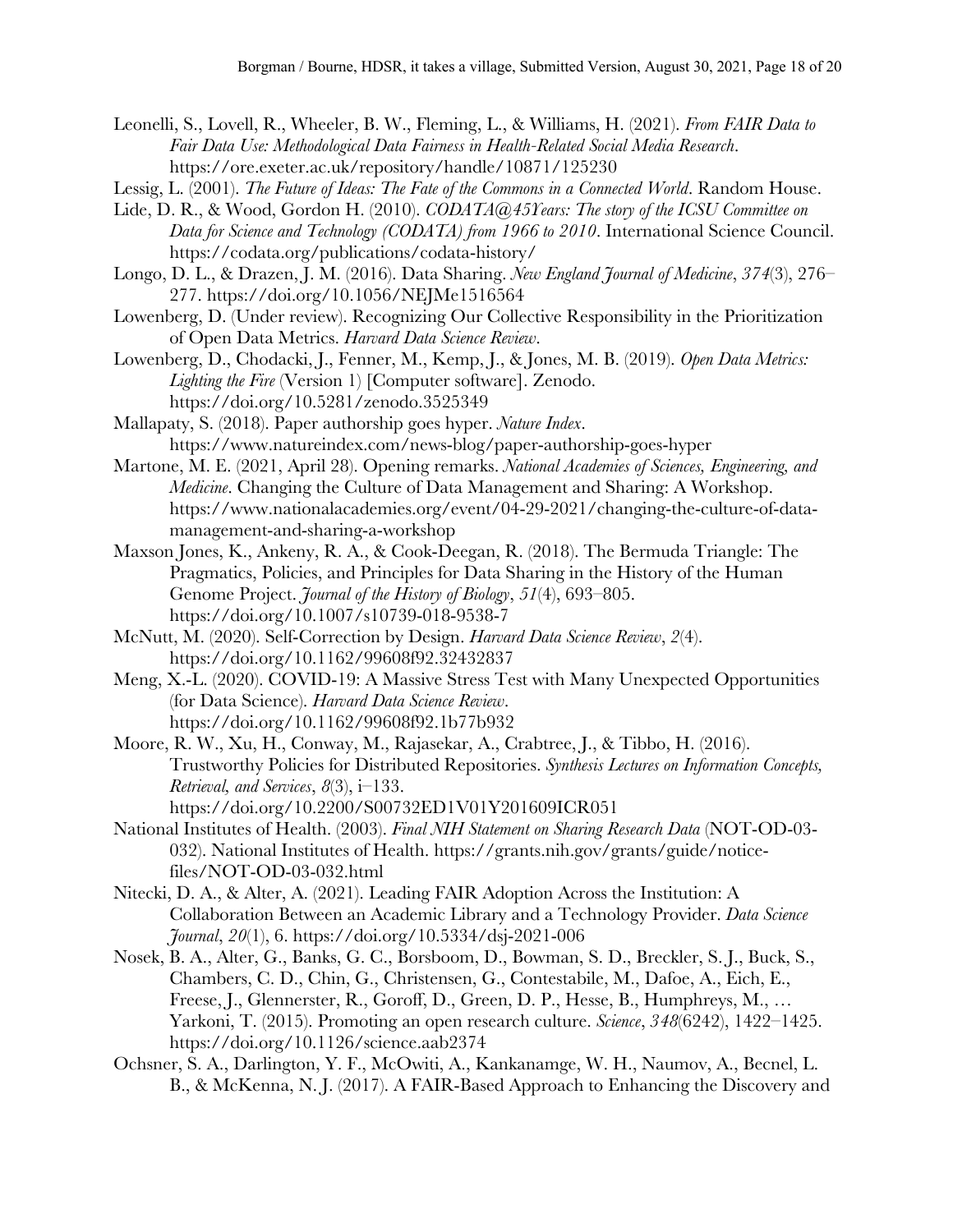Re-Use of Transcriptomic Data Assets for Nuclear Receptor Signaling Pathways. *Data Science Journal*, *16*, 7. https://doi.org/10.5334/dsj-2017-007

Office of The Director, National Institutes of Health. (2020). *Final NIH Policy for Data Management and Sharing* (NOT-OD-21-013:). National Institutes of Health. https://grants.nih.gov/grants/guide/notice-files/NOT-OD-21-013.html

*Open Science Framework*. (2021). https://osf.io/

- Ostrom, V., & Ostrom, E. (1977). Public goods and public choices. In E. S. Savas (Ed.), *Alternatives for Delivering Public Services: Toward Improved Performance* (pp. 7–49). Westview Press.
- Pasquetto, I. V., Borgman, C. L., & Wofford, M. F. (2019). Uses and Reuses of Scientific Data: The Data Creators' Advantage. *Harvard Data Science Review*, *1*(2). https://doi.org/10.1162/99608f92.fc14bf2d
- *Protein Databank*. (2021). https://www.rcsb.org/
- Ray, J. M. (Ed.). (2014). *Research Data Management: Practical Strategies for Information Professionals*. Purdue University Press. http://www.jstor.org/stable/j.ctt6wq34t
- Reichman, J. H., Uhlir, P. F., & Dedeurwaerdere, T. (2016). *Governing Digitally Integrated Genetic Resources, Data, and Literature: Global Intellectual Property Strategies for a Redesigned Microbial Research Commons*. Cambridge University Press.
- Rigden, D. J., & Fernández, X. M. (2021). The 2021 Nucleic Acids Research database issue and the online molecular biology database collection. *Nucleic Acids Research*, *49*(D1), D1–D9. https://doi.org/10.1093/nar/gkaa1216
- Sansone, S.-A. (2021, April 28). Implementing the NIH data management and sharing policy: Are we ready for 2023? *National Academies of Sciences, Engineering, and Medicine*. Changing the Culture of Data Management and Sharing: A Workshop. https://www.nationalacademies.org/event/04-29-2021/changing-the-culture-of-datamanagement-and-sharing-a-workshop
- Sansone, S.-A., McQuilton, P., Rocca-Serra, P., Gonzalez-Beltran, A., Izzo, M., Lister, A. L., & Thurston, M. (2019). FAIRsharing as a community approach to standards, repositories and policies. *Nature Biotechnology*, *37*(4), 358–367. https://doi.org/10.1038/s41587-019- 0080-8
- Schofield, P., Eppig, J., Huala, E., Hrabe de Angelis, M., Harvey, M., Davidson, D., Weaver, T., Brown, S., Smedley, D., Rosenthal, N., Schughart, K., Aidinis, V., Tocchini-Valentini, G., & Hancock, J. (2010). Sustaining the data and bioresource commons. *Science*, *330*, 592–593.
- Schuler, R., Bugacov, A., Blow, M., & Kesselman, C. (2019). Toward FAIR Knowledge Turns in Bioinformatics. *2019 IEEE International Conference on Bioinformatics and Biomedicine (BIBM)*, 1240–1242. https://doi.org/10.1109/BIBM47256.2019.8982988
- Scott, M., Boardman, R., Reed, P., & Cox, S. (2013). Research Data Management Education for Future Curators. *International Journal of Digital Curation*, *8*(1). https://doi.org/10.2218/ijdc.v8i1.261
- Seeland, U., Coluzzi, F., Simmaco, M., Mura, C., Bourne, P. E., Heiland, M., Preissner, R., & Preissner, S. (2020). Evidence for treatment with estradiol for women with SARS-CoV-2 infection. *BMC Medicine*, *18*(1), 369. https://doi.org/10.1186/s12916-020-01851-z
- *SPARC Roadmap for Action*. (2019). SPARC. https://sparcopen.org/our-work/roadmap-foraction/